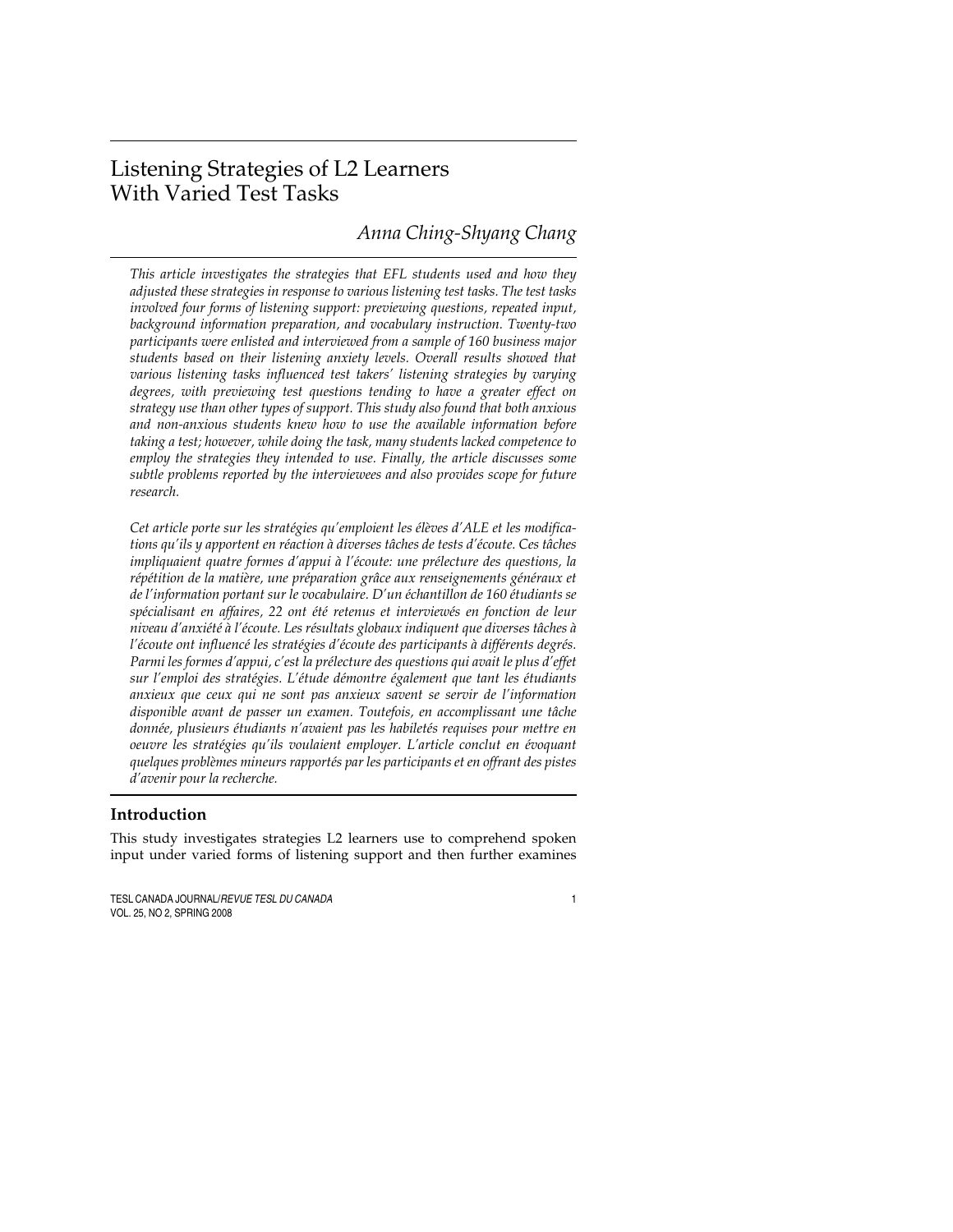whether learners with varying levels of listening anxiety would use different strategies to complete test tasks. The study aims to establish if L2 learners are able to make use of information provided for them and to determine whether strategy instruction is necessary when listening support is provided. What can be done to help anxious learners if a gap is found between their competence and that of less anxious students?

The motivation for the current study is the fact that in a foreign language environment, students typically learn English through formal classroom instruction and have limited exposure to the language outside formal study. In such circumstances, their ability to comprehend spoken English may be limited (Kim, 2006; Huang, 2005), making high-stakes listening comprehension tests particularly stressful. To add to this problem, listening in a test situation usually requires precise comprehension and precludes opportunities to clarify or negotiate with the speaker (Buck, 2001). Therefore, Underwood (1989) suggests that before a listening task begins, students should be "tuned in" so that they know what to expect to hear. This can be done through various types of preparatory work such as pre-listening activities or providing forms of listening support. This kind of preparatory work is assumed to help ease students' processing load and so improve comprehension. However, despite this assumption, the effectiveness of listening support is still variable (Berne, 1995; Chang, 2004, 2005a; Chang & Read, 2006; Elkhafaifi, 2005b). In order to understand the factors that contribute to the inconclusive findings about listening support, this research looks at two important factors that may interact closely with the characteristics of a test task: strategies used by learners to comprehend spoken input and learners' levels of listening anxiety.

#### *The Use of Listening Support in Listening Comprehension Tests*

Because listening is not easy for foreign-language learners in general, providing test-takers with some form of support before or while listening may have an effect on their use of strategy. The most popular kinds of listening support are previewing questions and repeated input, usually embedded in a test design. Opinion is divided on the effectiveness of previewing questions. Some researchers consider this support helpful because it may provide testtakers with extra information (Buck, 1991; Cohen, 1984; Shohamy & Inbar, 1991; Sherman, 1997; Chang & Read, 2006, 2007), whereas others regard it as interference because it may preoccupy listeners and interrupt their thinking (Weir, 1993; Ur, 1984). In studies by Buck and Chang and Read, students reported that previewing questions helped their comprehension because the questions revealed the content of the story. In addition, after they read the questions, they listened specifically for answers to the questions, implying that previewing questions affected their listening strategy.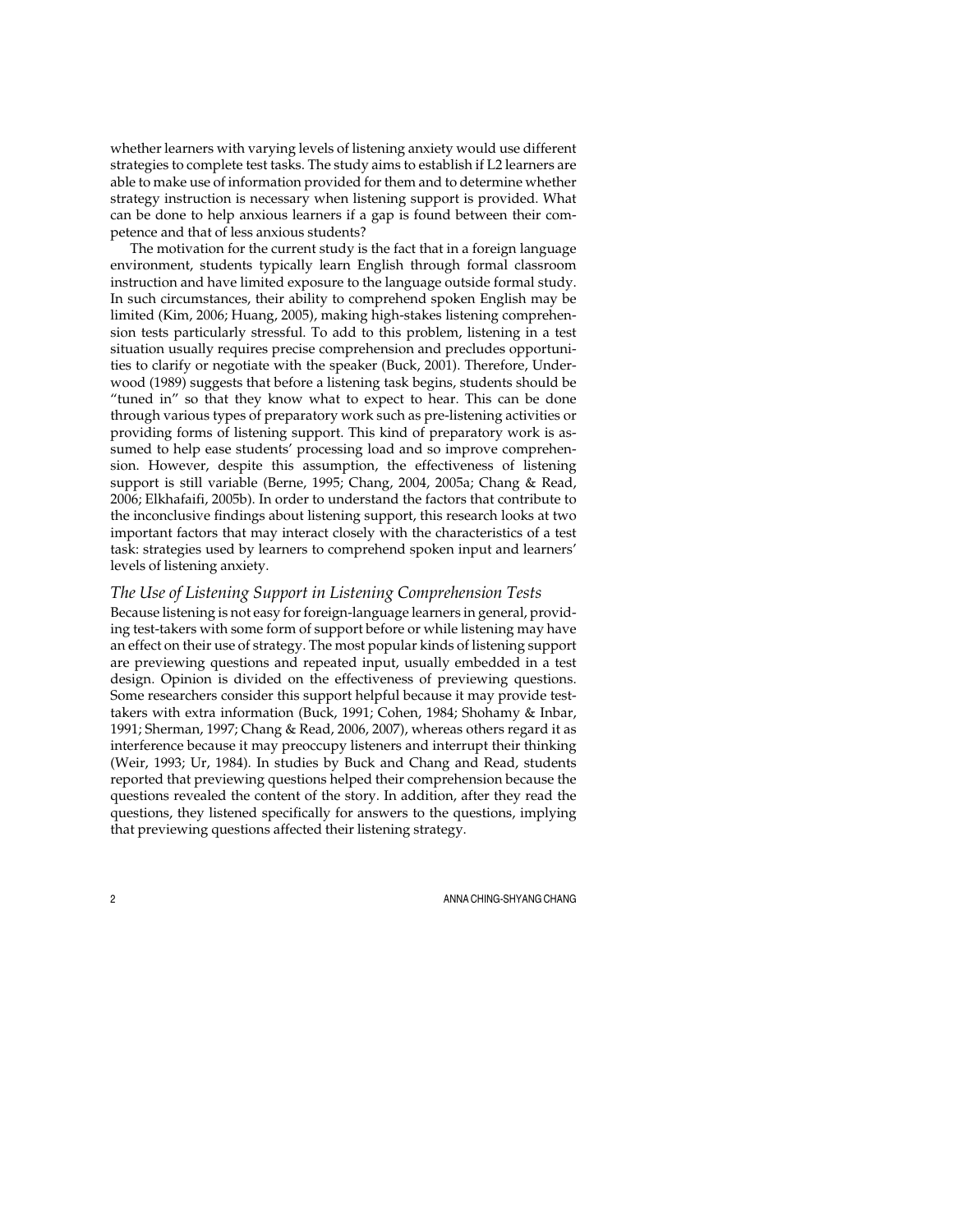Another popular form of listening support is repeated input. Repetition has been used as an important strategy in second-language learning and teaching, and its effects—according to Hatch (1983)—are to afford greater processing time and to make syntactic forms clearer. Many listening comprehension studies and tests involve a repetition strategy to make information clearer and more comprehensible. Such studies have typically shown positive effects on comprehension (Cervantes & Gainer, 1992; Chaudron, 1983; Chiang & Dunkel, 1992; Chang, 1999; Chang & Read, 2007). In a survey of Taiwanese college students, Teng (1998) found that 53% of college students asked to listen at least three times, and 47% twice. Given this high percentage of students requesting repeated input in a foreign-language environment, its importance and its effects deserve further investigation. From the findings mentioned above, repetition appears to be effective in general, although not for all levels of learners (Chang; Chang & Read.

Other forms of listening support can be offered through pre-listening activities such as language and topic preparation. However, the effect of vocabulary support on facilitating listening is less clear than for other forms of support (Berne, 1995; Chang, 2005a; Chang & Read, 2006). Both Berne and Chang and Read speculate that pre-teaching vocabulary before listening might negatively affect test-takers' strategies because the listeners may focus on local cues and neglect to pay attention to the global understanding of the text.

There is little research on the effect that prior general background knowledge has on listening comprehension test results; however, the effect of specific religious and cultural background knowledge on listening comprehension has been shown to be positive (Markham & Latham, 1987; Chiang & Dunkel, 1992; Teng, 1993). The results of other studies on the relationship between listening comprehension and prior knowledge of specific domains or topics are mixed (Jensen & Hansen, 1995; Chang & Read, 2006). The notion that background knowledge activation may enhance listening comprehension is based on several studies of reading comprehension. These have shown that pre-teaching background knowledge of the topic helped readers gain a global picture of the input (Hudson, 1982; Taglieber, Johnson, & Yarbrough, 1988; Hsieh, 1999), and Hudson even found that the effect of background knowledge may override learners' language proficiency. However, more recently Chang (2006) studied the thresholds of the effect of background knowledge on college students' listening comprehension by means of graded audio-readers. She found that listening competence was essential for them to comprehend the details of stories. Topical knowledge is only supplementary. For low-level language learners, the effect of topical knowledge support can be limited.

The four forms of listening support reviewed have varying effects on learners' comprehension. Leaving aside repeated input, which has been

TESL CANADA JOURNAL/REVUE TESL DU CANADA 33 VOL. 25, NO 2, SPRING 2008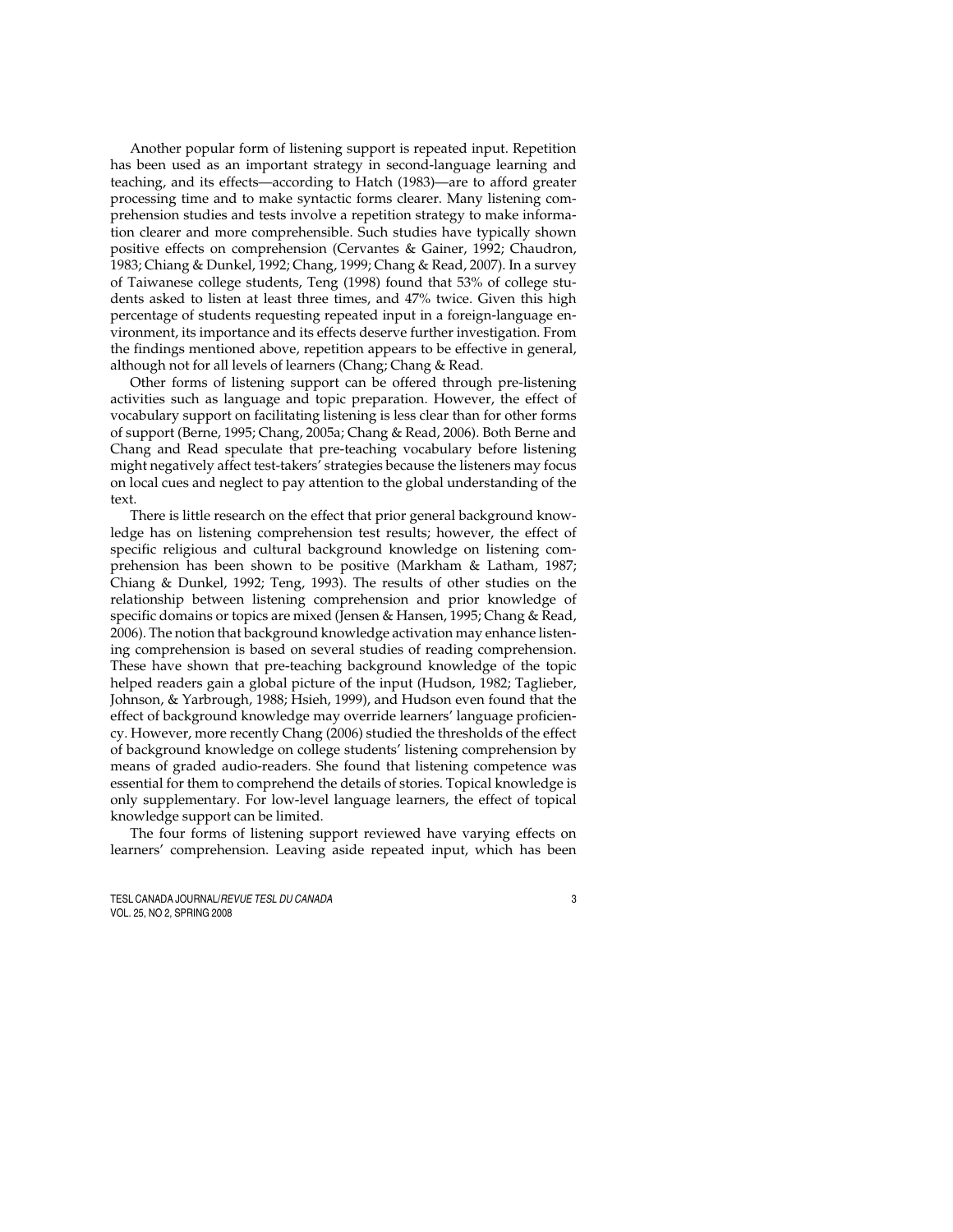found to be helpful in general, the effectiveness of the other three forms of listening support were inconclusive. For this study, I explore what strategies are used by learners to complete the test task. I then examine the relationship between strategy use and listening comprehension.

### *Listening Strategies in Listening Comprehension*

The use of listening strategy has been studied extensively over the past two decades, particularly focusing on identifying the strategies used by higherversus lower-proficiency learners in terms of quality and quantity, cues and sequences, and strategy instruction. Research in this area has shown that: (a) more advanced listeners use increasingly varied strategies than less advanced listeners (Murphy, 1987; Chin & Li, 1998; Goh, 2002; Chao & Chin, 2005); (b) the better a listener's proficiency, the more metacognitive strategies he or she uses (Vandergrift, 1997a, 1997b); (c) when encountering more difficult texts, listeners tend to use bottom-up strategies (Vogely, 1995; Bacon, 1992); (d) successful learners can use both linguistic and background knowledge at the same time, although poor learners may overrely on one kind of knowledge (Rost & Ross, 1991; Vandergrift, 1997b); (e) native speakers of English and advanced learners of English mainly use semantic cues, whereas intermediate L2 learners rely more on syntactic cues (Conrad, 1985); and (f) in relation to strategy instruction, no immediate effect on enhancing listening comprehension was found in most studies (Thompson & Rubin, 1996; Vandergrift, 1999; Field, 1998; Mendelsohn, 1994, 1995) except for Goh and Taib (2006), and higher listening proficiency was assumed to be needed to make the instruction effective.

The research mentioned above shows that a good deal of attention has been given to the relationship between strategy use and language proficiency, and the results have consistently shown that strategy use is associated with learners' language competence. According to Bachman and Palmer (1996), language competence itself involves "language knowledge and strategic competence," (p. 62), suggesting that the better the language competence, the better the language knowledge and strategic competence.

In addition to listening or language competence, many other factors may affect learners' choices of strategy use. In a small-scale, in-depth study, Chang (2005b) interviewed seven Chinese students studying overseas. Her study showed that choice of listening strategy and listening anxiety were interrelated, with listening strategies greatly influencing listening anxiety. Other variables came into play such as familiarity with the topic, question type, amount of preparation time, whether previewing questions was allowed, and the type of input, all of which affected students' listening strategy and anxiety levels. Therefore, listening anxiety seems to be another variable that has not received enough attention.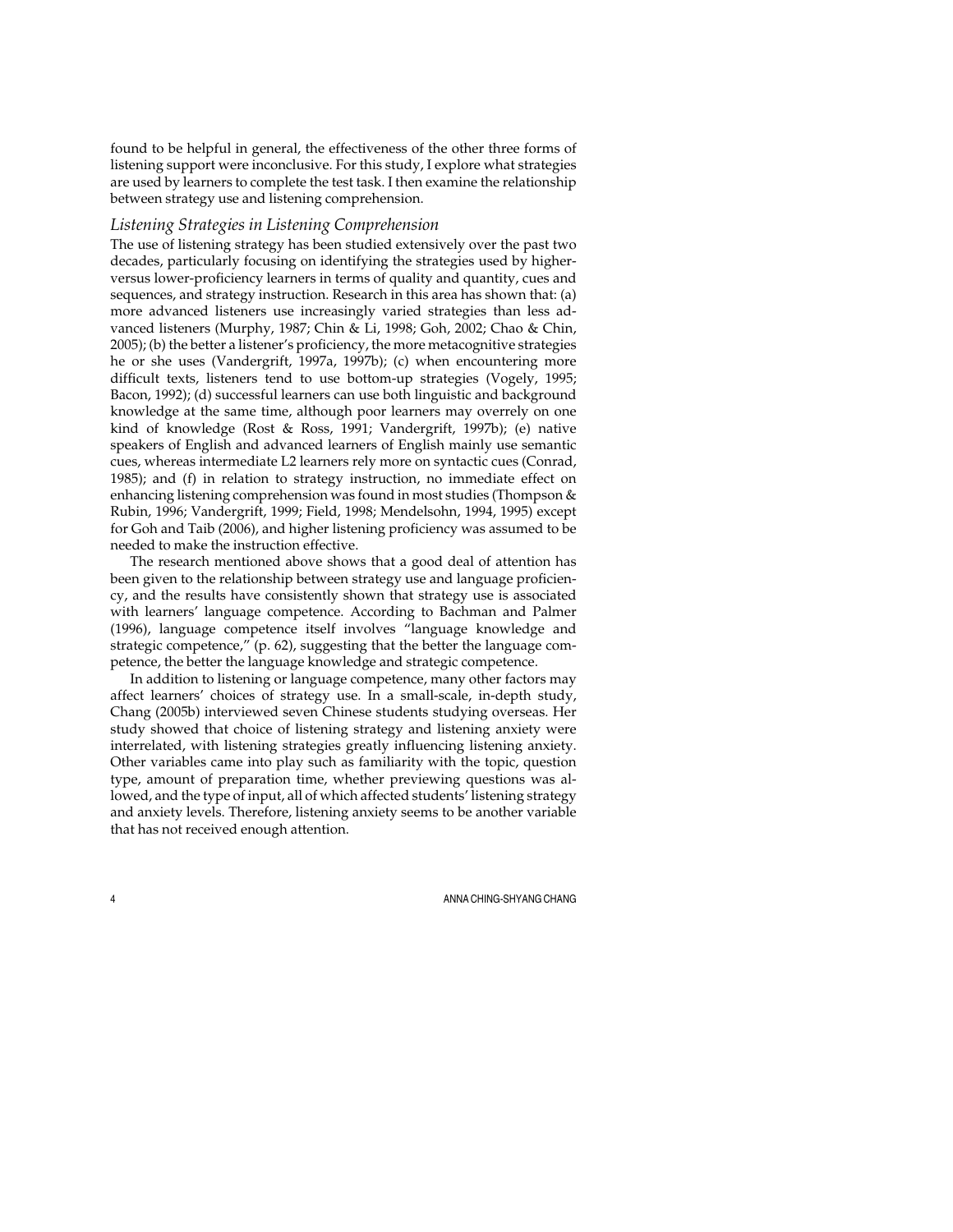### *Listening Anxiety in Listening Comprehension*

As with using listening strategy, some studies on listening anxiety have found an association with language competence (Aneiro, 1989; Vogely, 1995; Chen & Chang, 2004; Elkhafaifi, 2005a; Liu, 2006; Mills, Pajares, & Herron, 2006; Chang, 2008). In general, language competence is undeniably an essential factor that affects anxiety; however, in a test situation, test task characteristics are also important variables that affect test-takers' performance (Bachman & Palmer, 1996). The characteristics of test tasks include previewing questions, multiple listening, sufficient background or linguistic knowledge, and being familiar with the test format. All these variables affect learners' listening anxiety to a certain extent (Chang, 2005b).

In the above sections, I look at varying forms of listening support, the types of strategies most frequently mentioned in the literature, and the factors affecting listening anxiety. I find, however, that the strategies used by learners who experience varying levels of listening anxiety have not been fully explored. This research considers the following questions.

- 1. What strategies were employed by L2 learners for various test tasks? Did varied test tasks affect L2 learners' choice of strategy use?
- 2. Did L2 learners experiencing varying levels of listening anxiety use varied strategies for varied test tasks? If the answer is Yes, what were the differences and what can be done to close the gap between the two groups?

# **The Study**

# *The Participants*

The participants recruited for this study were 22 business major students at a college in Taiwan with an average age of 18 years. Their listening proficiency level was between beginning and low intermediate based on a TOEIC test. Eighteeen students were female and four were male. The participants were selected from the high- and low-scoring quartiles of a larger group of 160 business majors who completed a listening anxiety questionnaire (described below). Twelve participants were from the high-scoring quartile (highly anxious) and 10 were from the low-scoring quartile (less anxious); for the remainder of this article I term them *anxious* and *non-anxious* students.

# *The Design of the Study*

Four forms of listening test support were designed to elicit the types of strategies learners used. These were previewing questions (PQ), repeated input (RI), topic preparation (TP), and vocabulary instruction (VI). The PQ group previewed the test questions before taking the test, and this form of support served as the baseline across the groups. The RI group listened to the texts three times, following Sherman's (1997) sandwich model whereby par-

TESL CANADA JOURNAL/REVUE TESL DU CANADA 5 VOL. 25, NO 2, SPRING 2008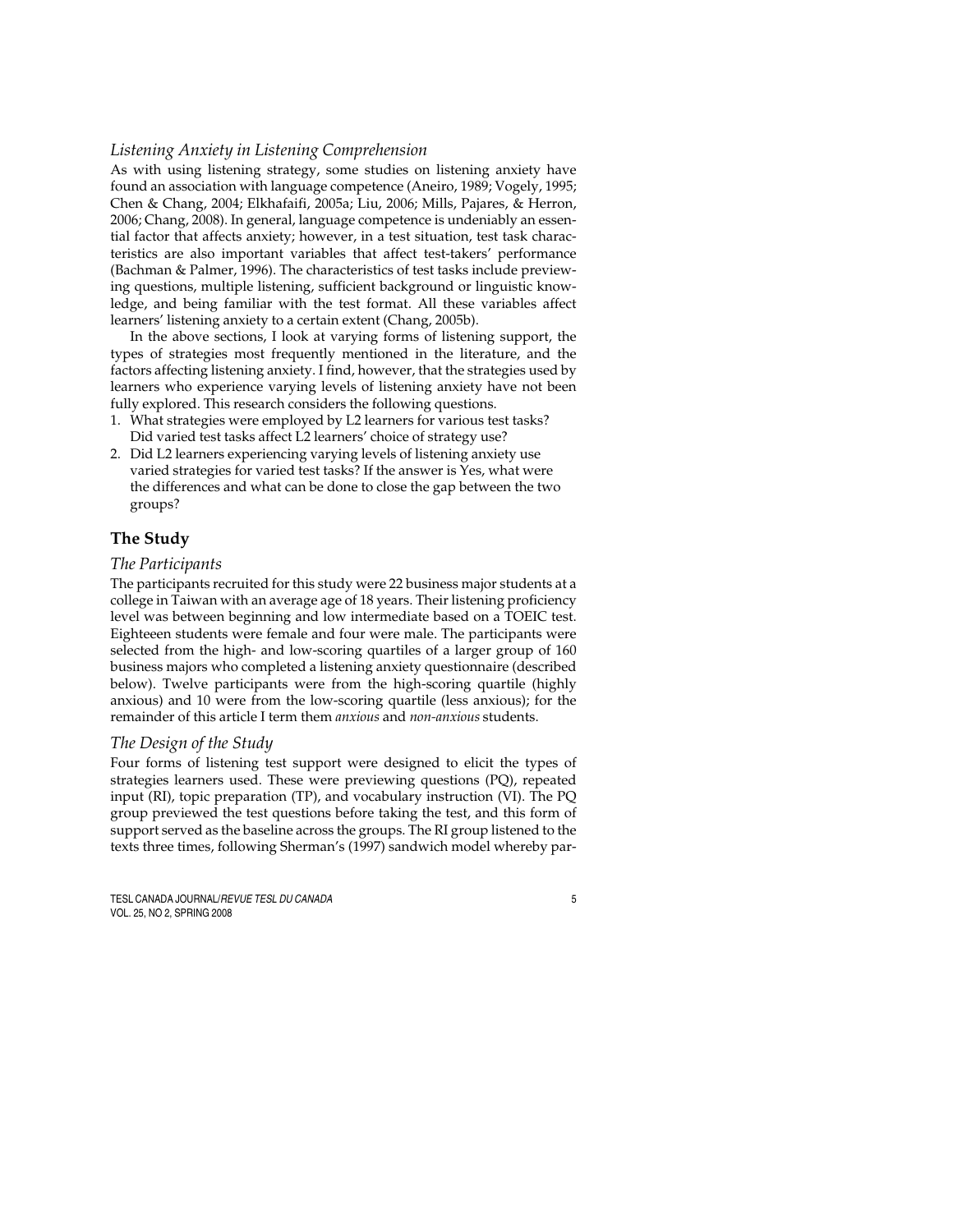| Previewing                                                                         | Repeated                                                                                           | <b>Topic Preparation</b>                                                                 | Vocabulary                                                                                                                                                       |
|------------------------------------------------------------------------------------|----------------------------------------------------------------------------------------------------|------------------------------------------------------------------------------------------|------------------------------------------------------------------------------------------------------------------------------------------------------------------|
| Questions (PQ)                                                                     | Input (RI)                                                                                         | (TP)                                                                                     | Instruction (VI)                                                                                                                                                 |
| No preparation but<br>listen to textbook<br>CD<br>Preview questions<br>Listen once | No preparation but<br>listen to textbook<br>CD<br>Listen once<br>Preview questions<br>Listen twice | Read topic-related<br>materials<br>topic discussions<br>Preview questions<br>Listen once | Study topic-related<br>vocabulary and<br>phrases<br>Pronunciation<br>practice<br>and<br>topic-related<br>dialogue<br>warm-up<br>Preview questions<br>Listen once |

Table 1 The Four Forms of Listening Support

ticipants listened to a passage once, previewed the questions, and then listened twice more. The TP group first studied two written texts related to the general topics of the listening texts, followed by a discussion on the two topics led by the teacher. The VI group received two word lists to study first and then participated in some warm-up activities (See Table 1)

# *The Instruments*

The first instrument used in this study was a listening strategy questionnaire examining the strategies most frequently used in a general test situation. The aim was to understand whether varied strategies were employed for varied tasks. The second instrument was a questionnaire on listening anxiety developed to select targeted participants. Finally, a listening comprehension test with four forms of listening support was administered to elicit students' responses on their use of strategy. Each instrument is described in further detail below.

# *The Listening Strategy Questionnaire*

To examine the effect of listening support on learners' strategy use, listening strategies used in general test situations were investigated first. The listening strategy questionnaire contained 35 items with five subcategories: strategies before taking a test (SBT), strategies while taking a test (SWT), strategies after taking a test, strategies for listening to audiotapes, and strategies for watching video or TV programs. As I originally developed the questionnaire to investigate what strategies EFL learners would use for taking a listening test and for practicing English listening outside the class, I present only the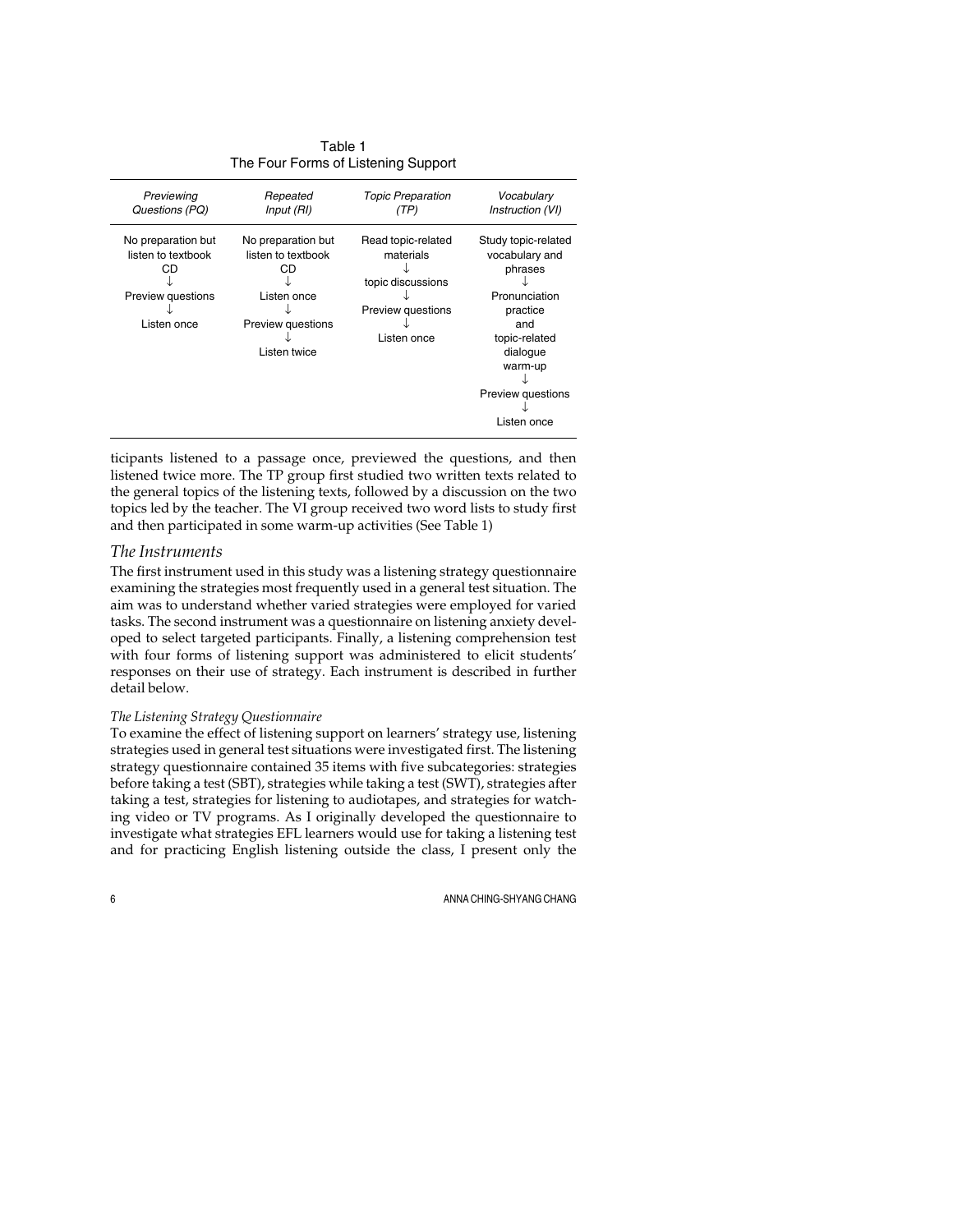strategies before and during a test (SBT & SWT, for results see Appendixes A and B). Each statement was rated on a five-point scale: *always, usually, often, sometimes*, and *never* to reflect frequency of use. One example from the SBT is: *Before taking an English listening test, I think about the purpose of the test and then choose strategies to manage it*. An example from the SWT is: *I focus on the message (main ideas and key words), not every word* (see Appendix C).

#### *The Listening Anxiety Questionnaire*

The questionnaire was developed by Chang (see Chang, 2008, for the whole questionnaire) to capture Taiwanese college students' listening anxiety levels. It contained 22 items dealing with listening anxiety in a classroom context and 11 items in a test situation. As with the strategy questionnaire, each item consisted of a statement to be rated on a five-point scale, for example, *Listening to someone speaking fast makes me nervous* (Item 16).

#### *The Listening Comprehension Test*

The listening input test consisted of two short scripted monologues containing 260 and 369 words and read at 164 and 157 words per minute respectively. The first, on the topic of good health, was taken from a textbook for EFL learners (Foley, 1994), whereas the second, describing social customs in New Zealand, was written by the researcher. For each text, 15 multiple-choice items (in English) were created, making a total of 30 items for the test. The questions involved both global and specific information.

#### *Topic Material*

Two reading texts written in Chinese were prepared for the TP group. The first reading text on good health contained about 300 words, and the second text on New Zealand had about 500 words. The two texts included only general information about the test topics. No specific details were provided that might have helped the participants to answer particular questions on the test.

#### *Vocabulary Study Lists*

For the VI group, two word lists were prepared. The first list contained 23 words related to health, and the second list had 25 words related to New Zealand social customs. Each word was accompanied by its Chinese equivalent. Only one third of the listed words were unfamiliar to students according to student self-reporting conducted during the pilot.

# *The Procedure*

The PQ and RI groups were not involved in any preparatory activity for the test, and during their first hour of class, these two groups listened to instructional material from the CD-ROM that accompanied the course textbook *Impact Listening 3* (Harsch & Wolfe-Quintero, 2001). The material was not

TESL CANADA JOURNAL/REVUE TESL DU CANADA 7 VOL. 25, NO 2, SPRING 2008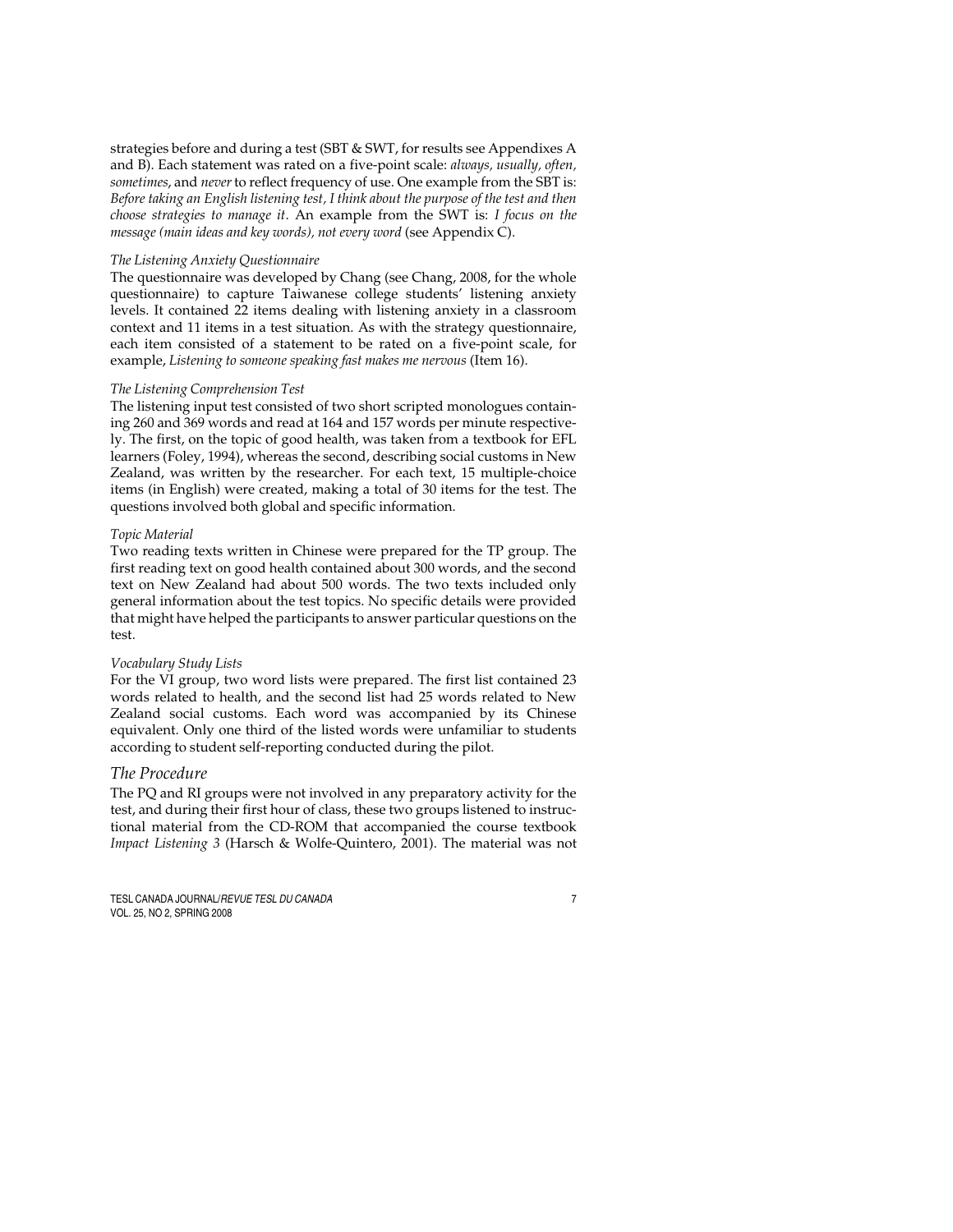relevant to the test content; it was simply a review of lessons that students had previously studied.

The TP group studied two written texts related to topics of the listening texts. They spent the first 25 minutes of their preparation time reading the material, followed by 25 minutes of discussion led by the teacher. The VI group first studied the vocabulary lists on their own for 25 minutes, followed by 15 minutes of the teacher helping students pronounce each word and pointing out how the meaning of some words varied according to their grammatical context. During the last 10 minutes of class, these students listened to eight short pre-recorded dialogues, which gave them some practice in hearing what a number of the target words sounded like in connected speech.

The listening tests were carried out in an audiovisual language classroom where each student had a separate seat, a monitor, and a set of headphones. The test tapes were played through the language laboratory console, and the students could hear the recorded listening passages either from the room speakers or from their headphones depending on their personal preference. To randomize assignment of the four listening formats to students, the college scheduled the four classes on two separate days without input from me. Two classes were on Monday, the PQ group in the morning and the RI group in the afternoon, and two on Friday, the TP group in the morning and the VI group in the afternoon. The schedule was designed with two issues in mind: to allow interviews to be conducted immediately after the listening comprehension test and to minimize opportunities for students to share information.

#### *The Post-Listening Interviews*

Post-task interviews were conducted mainly in Chinese immediately after the listening tasks in order to elicit information about the particular strategies students used to complete the listening task. Each interview lasted about 40 minutes with prepared questions (see Appendix D).

#### *Data Analysis*

The main focus of the current study is the influence of listening task format on strategy use. Therefore, the interviewees' overall listening performance is reported only briefly. The interview data were analyzed manually as the participants responded directly to the prepared questions. Their responses in relation to listening strategy use were analyzed in terms of the various types of listening support and anxiety levels. The purpose was to find out how varied listening support affected students' decisions in strategy use and whether anxious as compared to non-anxious students used varying strategies when given varied types of listening support.

8 ANNA CHING-SHYANG CHANG CHANG CHANG CHANG CHANG CHANG CHANG CHANG CHANG CHANG CHANG CHANG CHANG CHANG CHANG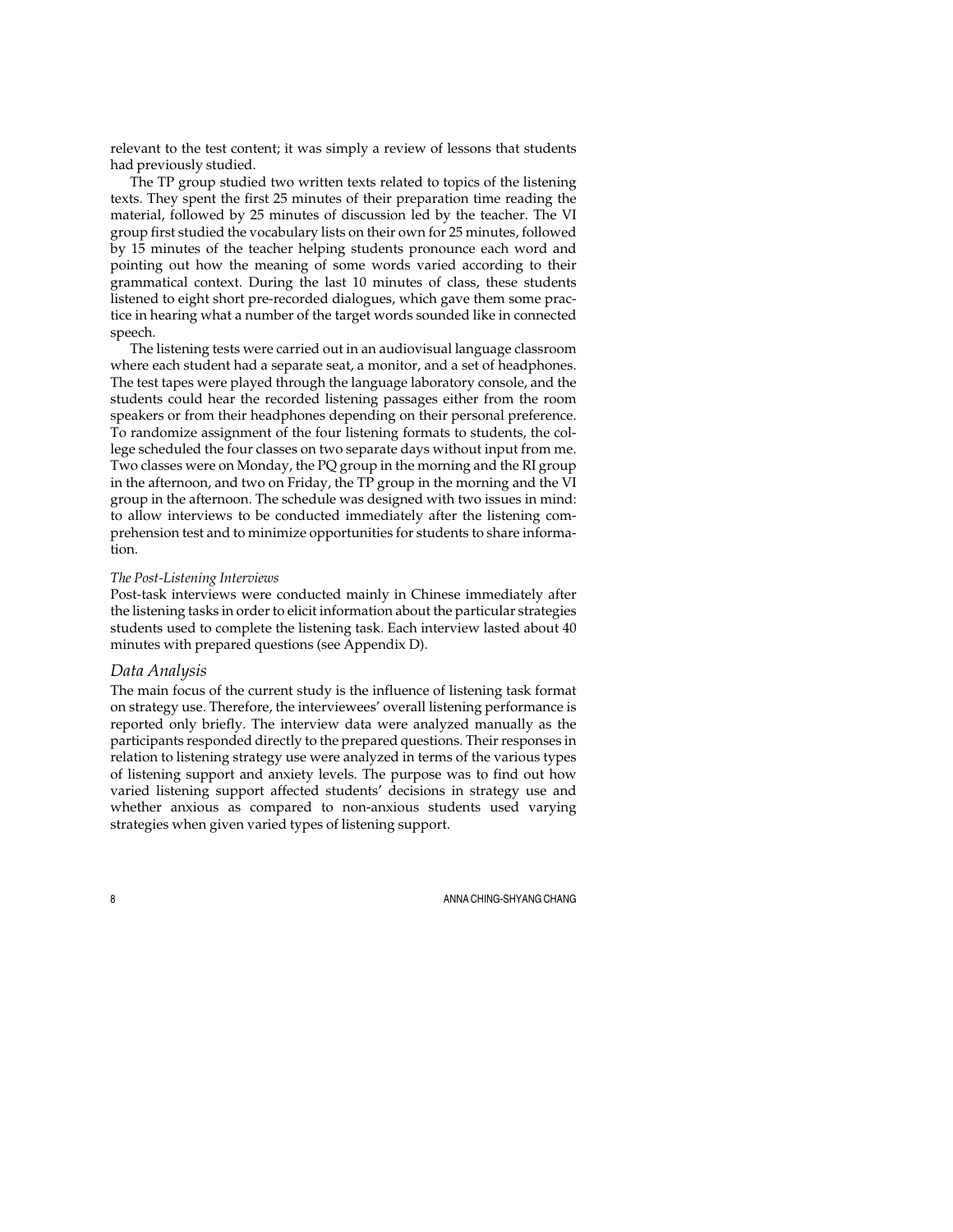| in Each Subgroup Given a Different Level of Listening Anxiety |                                                     |                                            |                                              |                                       |  |  |  |
|---------------------------------------------------------------|-----------------------------------------------------|--------------------------------------------|----------------------------------------------|---------------------------------------|--|--|--|
| Listening                                                     | Preview<br>questions                                | Repeated<br>input                          | Topical                                      | Vocabulary                            |  |  |  |
| Anxious                                                       | Amy $(37)^1$<br><b>Betty (57)</b><br>Christine (43) | George (53)<br>Helen (57)<br>Isabella (47) | <b>Rick (47)</b><br>Sally (67)<br>Tracy (63) | Lily (53)<br>Mary (47)<br>Nathan (67) |  |  |  |
| Less anxious                                                  | Debby $(40)$<br>Ellen (60)<br><b>Frank (57)</b>     | Jill (93)<br>Kate (80)                     | Vivian (67)<br>Wilbur (40)<br>Wilson (90)    | Pam (47)<br>Patricia (73)             |  |  |  |

Table 2 Interviewees' Listening Comprehension Test Scores (in Percentages) irent Level of Listening A

<sup>1</sup>The numerical indexes in parentheses are the listening comprehension test scores (in %).

# **Results and Discussion**

# *The Listening Comprehension Test Result*

The mean of the listening comprehension test for the whole sample (160 participants) was 17.11 out of 30, which is equal to 57%. The reliability coefficient (Cronbach's α) was .70, a moderate level. However, it can be considered satisfactory for a teacher-made test of just 30 multiple-choice items. The 22 interviewees' listening comprehension test results (pseudonyms are used) are presented in Table 2. Overall, it can be seen that less anxious students did a little better than anxious ones and that three students, Jill and Kate in the RI group and Wilson in the TP group, did particularly well. The information presented here is for reference only and is not the main focus of the study.

# *The Effect of Varied Forms of Listening Support on Strategy Use*

In this section, I first look at how varying test tasks affected the strategies used by learners in each group. The concern here is not the quantitative difference, but the depth of the students' interaction with the listening support before and during listening to oral input. Whether strategy use was affected by varying types of listening support or whether students simply adopted the same strategies used in a general test situation is examined.

#### *Previewing Questions*

A total of 10 strategies had previously been reported by interviewees given a preview of the questions (see Table 3). Compared with the strategies used in the general test situation (see Appendix B), where no listening support was provided, only four strategies were stimulated when test questions were previewed. These were: (7) matching the words found in the test questions with those heard in the recordings; (8) trying to find content clues after

TESL CANADA JOURNAL/REVUE TESL DU CANADA 9 VOL. 25, NO 2, SPRING 2008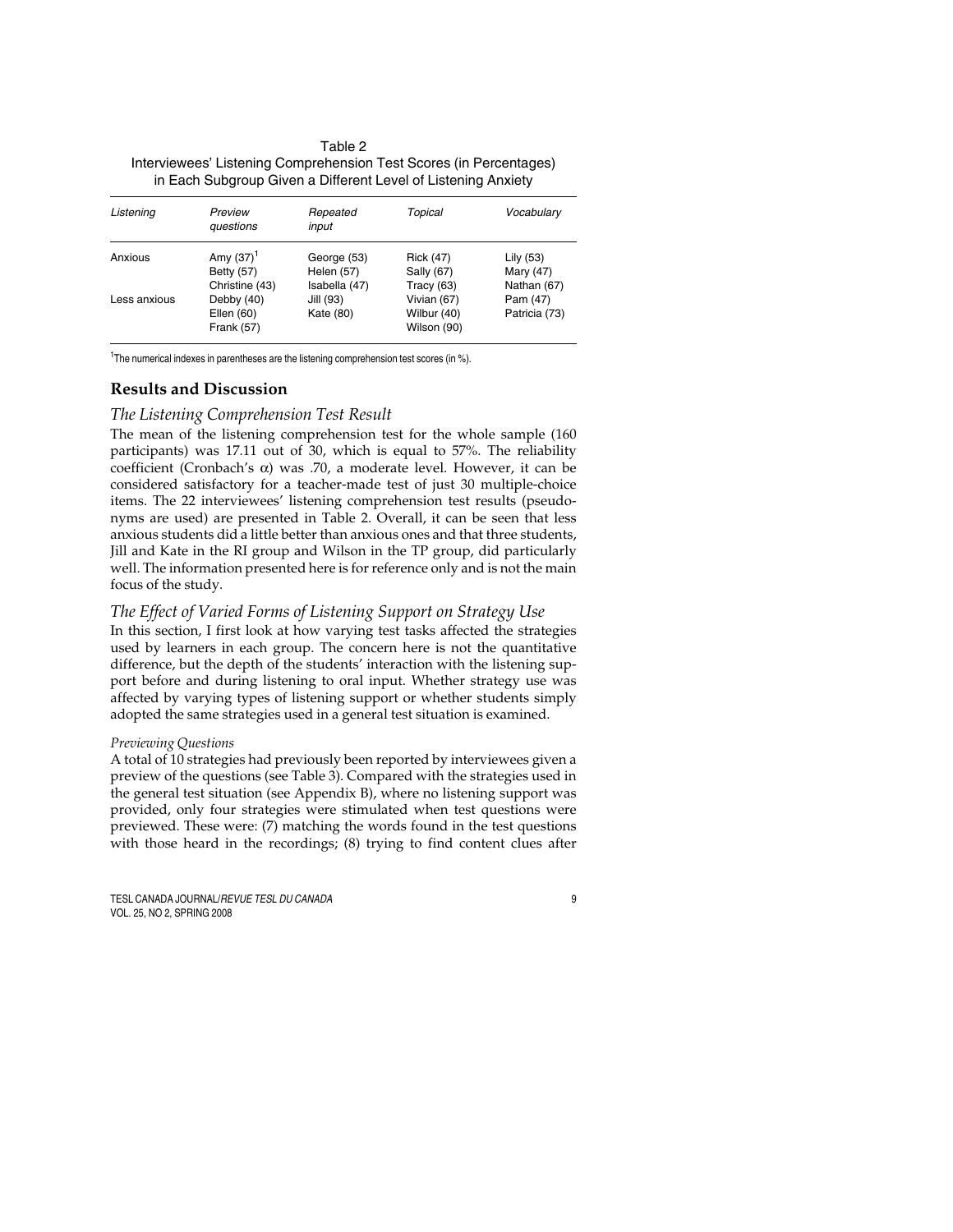Table 3 Strategies Used by the PQ Group

- 1 Trying to find out key words
- 2 Translating what is being heard into Chinese<br>3 Taking notes
- Taking notes
- 4 Focusing on keywords<br>5 Trying to hear every we
- 5 Trying to hear every word
- 6 Listening for necessary information only
- \*7 Matching the words found in the test questions with those heard in the recordings
- Trying to find content clues from test questions
- \*9 Using the words in the test questions to predict the possible topics
- \*10 Focusing on the question words and listening for necessary information only

\*Strategy stimulated by the support.

reading the test questions; (9) using the words in the test questions to predict the possible topics; and (10) focusing on the question words and listening for necessary information only.

At least one student in each group reported using strategy (7), matching words or phrases heard in the recordings with those found in the test questions. How did this strategy affect test-taker task performance? This strategy was used while listening to the recordings. If words used in test items match the words spoken in the listening passages, this is called *lexical overlap* (Buck, 2001, p. 153). According to Buck, "lexical overlap between the correct option and the text, especially the necessary information, is the best predictor of easy items. Similarly, lexical overlap between the text and the incorrect options is the best predictor of difficult items" (p. 153). Options such as *all the above* or *none of the above* can cause great difficulty in multiple-choice questions as a result of this. It is apparent that using lexical overlap is not only an ineffective strategy, but also risky to use in a listening test as this strategy must rely heavily on linguistic cues, and it also draws attention away from ongoing interpretation of the text. Thus students will not be able to grasp the gist of the discourse, and their comprehension will be incomplete. The use of strategies (8) and (9), finding content clues, and predicting the possible topics, indicated that before listening, the participants tried to obtain a global picture of the listening passages by using available information to predict possible content. When they listened, some students became selective and focused only on the relevant information, which may have helped them reduce linguistic and information loads.

The above analysis shows that previewing questions can have both positive and negative effects on listeners' strategy use. On the positive side, previewing questions may reveal content clues and thus encourage listeners to predict possible information rather than plunging into listening texts without any preparation. Furthermore, for more advanced listening profi-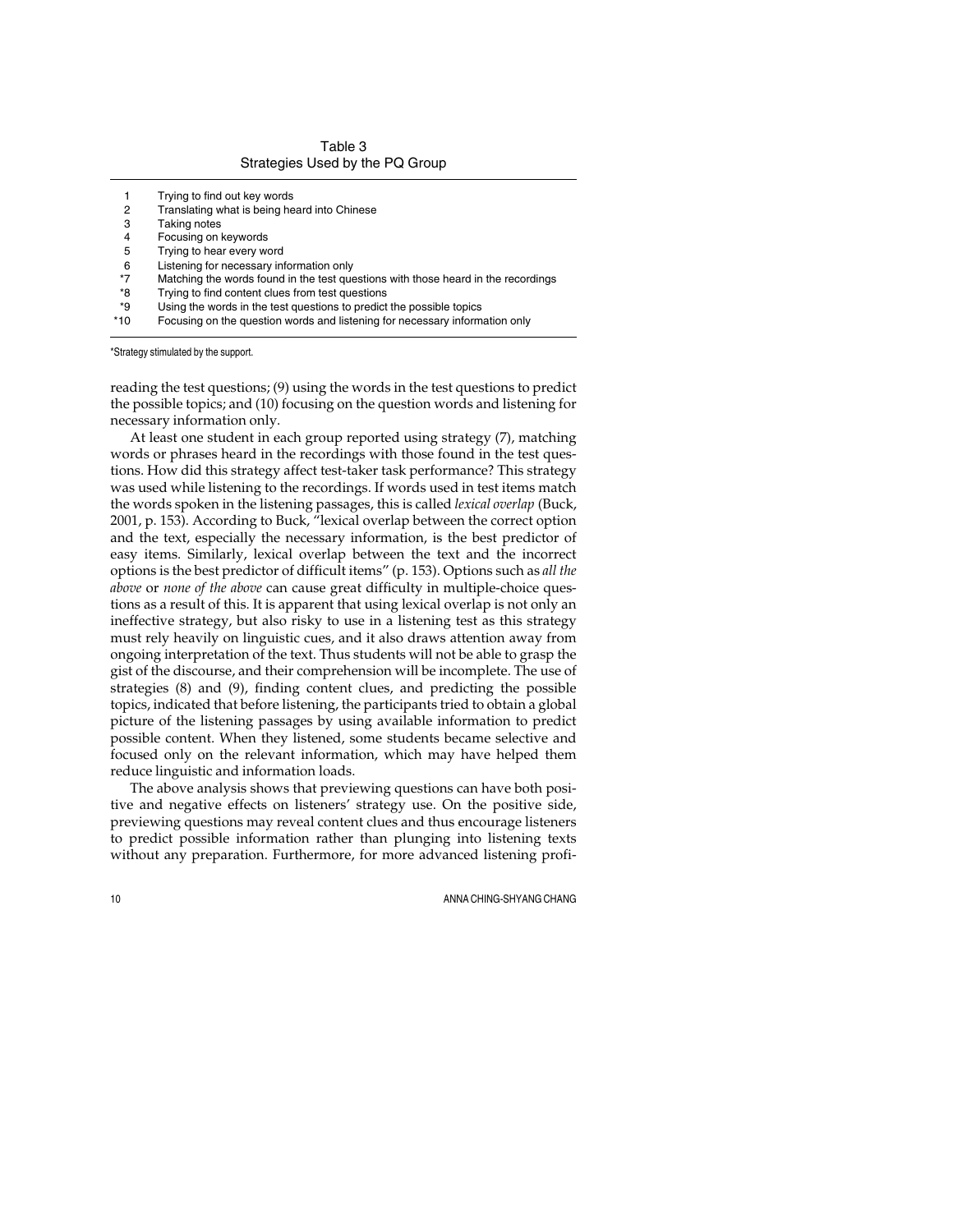# Table 4 Strategies Used by the RI Group

- 1 Translating what is heard into Chinese
- 2 Guessing the content based on the understood words<br>3 Trying to find topic clues from test questions
- 3 Trying to find topic clues from test questions<br>4 Choosing the answers by matching words in
- Choosing the answers by matching words in the test questions and hearing listening for keywords
- \*5 Revising comprehension by hearing three times
- 6 Creating a picture of what is being heard
- 7 Linking what is heard with one's experience
- 8 Listening for messages
- 9 Tell oneself not to be nervous

\*Strategy stimulated by the support.

ciency (LP) learners, previewing questions may encourage them to be more selective rather than listening for everything. The negative aspect is that previewing questions may encourage some learners to approach the discourse by focusing on linguistic cues and ignore the main focus.

### *Repeated Input*

Nine strategies were reported by interviewees as given repeated input, but many of these were also reported in the general listening test (see Table 4). In interviews, students reported relatively little about how repeated input affected their strategy use. An explanation for this could be that repeated input has been used often in classroom listening tests, so the test-takers did not consider it a form of support. However, repeated listening may influence both cognitive and affective strategies. From a cognitive perspective, students reported that they kept revising their comprehension by listening three times; as an affective strategy, they told themselves not to be nervous because they knew they had three chances to listen to the input.

#### *Topical Preparation*

With regard to the effect of background knowledge on listeners' strategy use, the students in the TP group reported that because they knew the topics and some of the background information, they paid direct attention to details. This implied that they used a bottom-up strategy to answer questions. However, the students did not report how background knowledge affected their strategy use, and their strategies were very different from those of other groups. They neither guessed content nor predicted topics because they had a global picture of the incoming oral input. Therefore, some directed their attention to self-management—not to be nervous, not to think about the mark, and pay full attention—and some to selective listening. From this point of view, learners with topical knowledge may feel that the task is less

TESL CANADA JOURNAL/REVUE TESL DU CANADA 11 VOL. 25, NO 2, SPRING 2008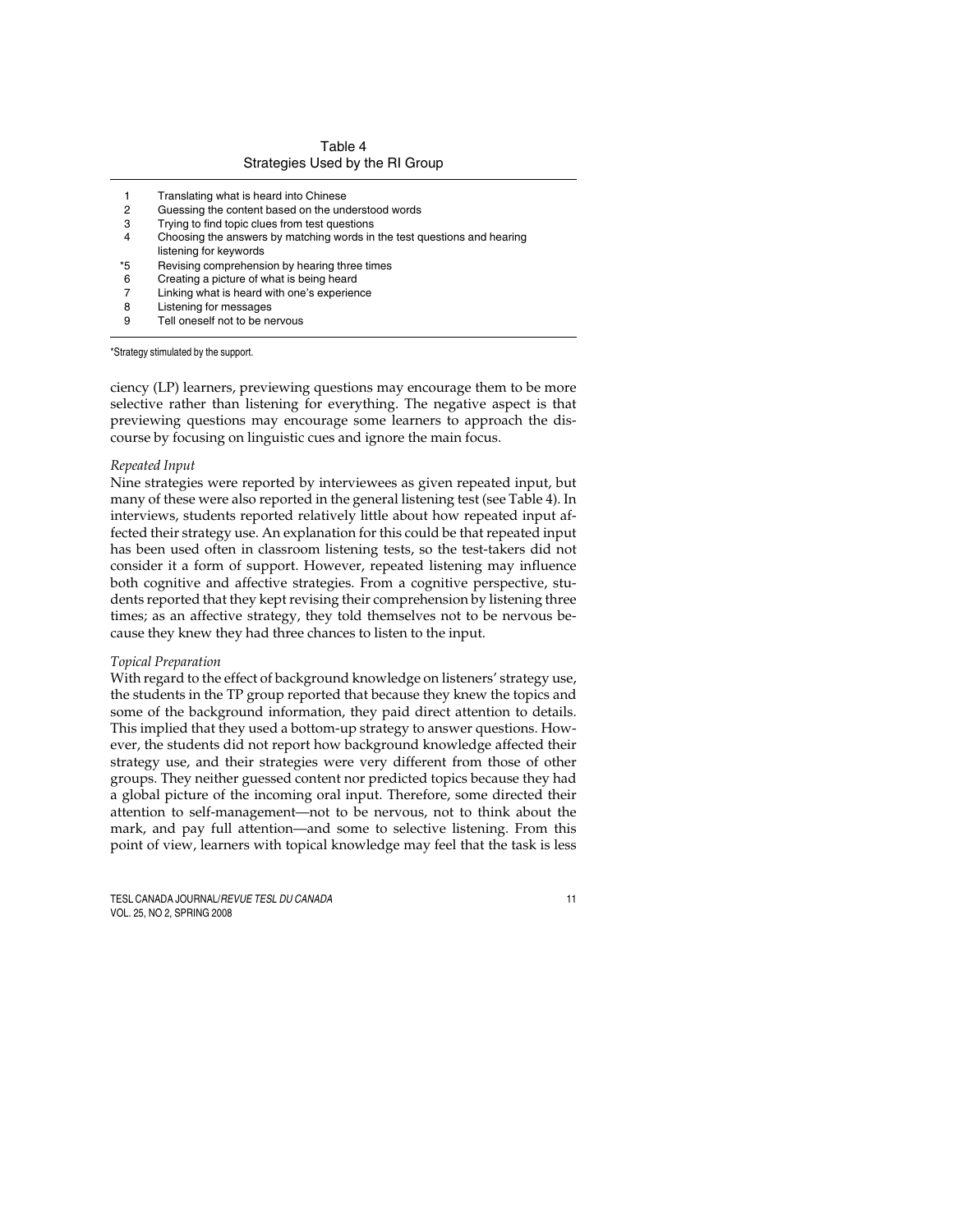# Table 5 Strategies Used by the TP Group

- 1 Guessing the content based on the understood parts<br>2 Choosing the answers by matching words in the test
- 2 Choosing the answers by matching words in the test questions and hearing/listening for keywords
- \*3 Listening for detailed information because the topics were known
- 4 Focusing on the question words in the test questions
- 5 Listening for relevant information to the questions only
- 6 Avoid thinking about the input in Chinese
- 7 Telling oneself not to be nervous
- 8 Telling oneself not to think about the mark
- 9 Paying full attention to the test

\*Strategy stimulated by the support.

demanding so their attention can be directed to the details. Because some of the questions required detailed information, perhaps this was why the students in this group achieved a higher score than other groups. Although nine strategies were mentioned by interviewees, only four seemed to be affected by listening support (see Table 5) Three out of the four were actually mentioned by the previous group. Therefore, it is apparent that only (9) *listening for detailed information because the topics were known* was truly influenced by topical background information.

#### *Vocabulary instruction*

In respect to the effect of vocabulary instruction on strategy use, five strategies were reported (see Table 6). However, only two seemed to be influenced by vocabulary support, strategies (2) and (5). According to the students, they could predict the topics or key words by looking at the words on the lists and test questions. Regardless of how accurate their predictions were, their listening test performances were not satisfactory. Nevertheless, this shows that providing vocabulary activated the metacognitive strategy of predicting what the topics might be according to the words given.

# Table 6 Strategies Used by the VI Group

- 1 Guessing the content based on the understood words
- \*2 Predicting the topics through test questions and vocabulary lists
- 3 Choosing the answers by matching words in the test questions and hearing/listening for keywords
- 
- 4 Listening for topics first, then details<br>
\*5 Identifying key words from previewin Identifying key words from previewing test questions and vocabulary lists

\*Strategy stimulated by the support.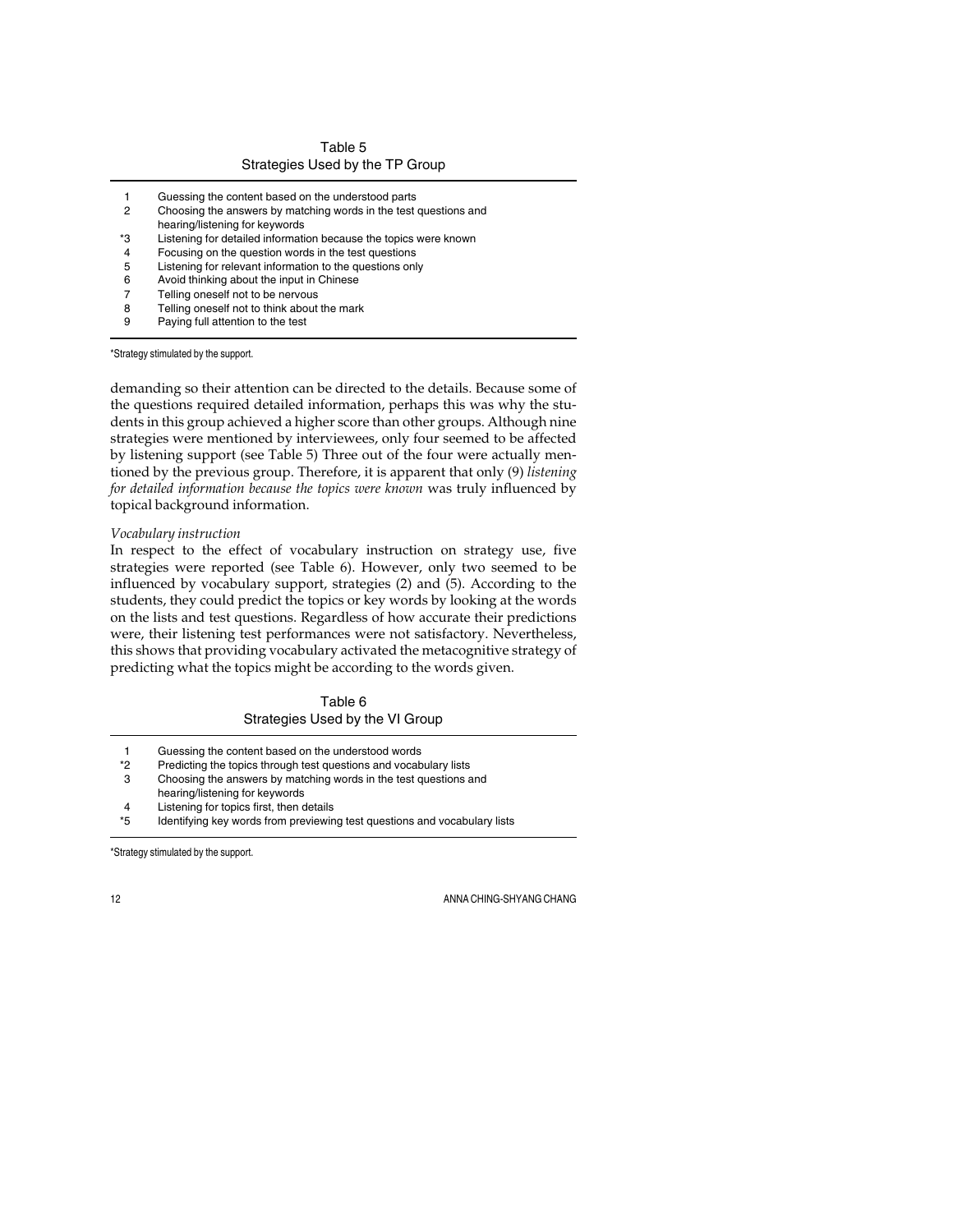Other strategies such as translating what is heard into Chinese, trying to understand every word, listening for key words, creating a picture of what is heard, and guessing content based on the understood parts were considered general strategies that students would use without being provided with support. However, it was interesting to discover that students' responses to the SWT (strategies while taking tests, see Appendix B) section of the questionnaire were consistent with their interview reports. For example, when examining their use of SWT, we found that *translating what is heard into Chinese* was ranked 11th among the 18 items. This strategy was neither advantageous nor practical in this type of listening task because students had to listen to a whole passage continuously rather than listening to a short conversation. Short conversations or dialogues contain more fillers, false starts, and pauses, which allow listeners more time to process the input, and thus they may form the habit of translating what they hear. If listeners try to translate what is heard into their mother tongue, they are not likely to be able to match the speed of the speaker and will miss a good deal of information. Therefore, as Vandergrift (1997b) puts it, a successful listener must resist the compulsion to translate the input.

Overall, students' oral reports on strategy use showed that varying types of listening support did affect their strategy use, varying from metacognitive strategies—such as finding content clues from test questions and predicting possible topics—to cognitive strategies like revising comprehension, matching words, and listening selectively. The results also revealed that listening support had more effect on listeners' metacognitive strategies, which helped them predict and plan their listening. According to Vandergrift (1997b), the better a learner's language proficiency, the greater is his or her metacognitive strategy use.

# *Strategy Use by Anxious/Non-Anxious Learners With Varying Test Tasks*

In the above section we see how strategy use was affected by varied test tasks. In the following section, I analyze the strategies used by anxious and non-anxious students while taking a listening test with varied types of listening support. The strategies used overall by anxious and non-anxious students are presented in Table 7.

#### *Anxious Students' Listening Strategy Use*

In the PQ group, previewing test questions apparently affected students' strategy use considerably, as they all reported that after reading the test questions, they found it easier to identify keywords. The three anxious learners agreed unanimously that they chose an answer that they had previously seen if the word found in the test questions matched the word in the recordings. Buck (2001) refers to this as lexical overlap. For example,

TESL CANADA JOURNAL/REVUE TESL DU CANADA 13 VOL. 25, NO 2, SPRING 2008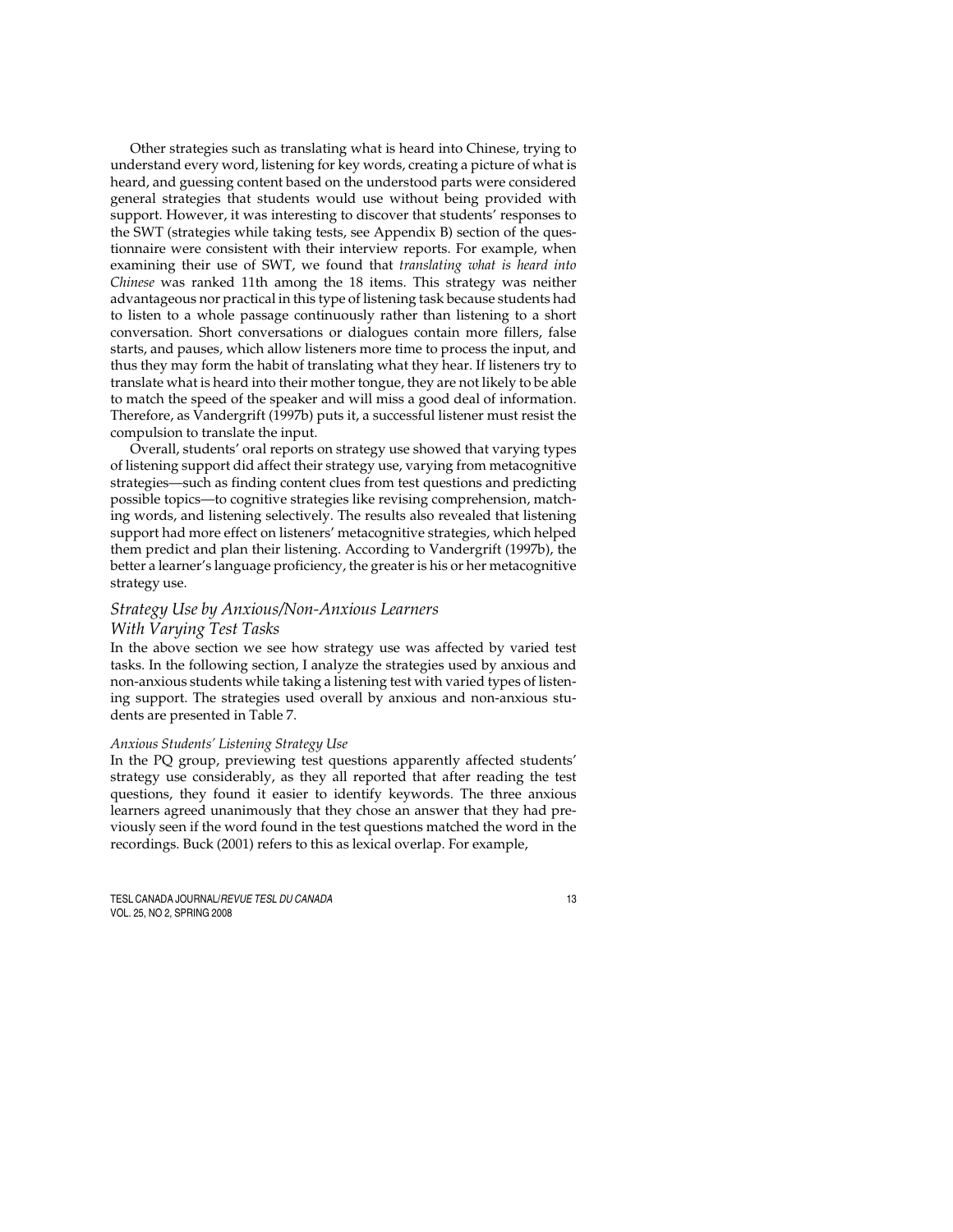| Table 7                                                         |
|-----------------------------------------------------------------|
| A Comparison of Strategy Use in Listening Comprehension Between |
| Anxious and Non-Anxious Learners                                |

|           | <b>Anxious</b>                                                                                                                                                                                                                                                                                                                    | Non-Anxious                                                                                                                                                                                                                                                       |  |  |  |
|-----------|-----------------------------------------------------------------------------------------------------------------------------------------------------------------------------------------------------------------------------------------------------------------------------------------------------------------------------------|-------------------------------------------------------------------------------------------------------------------------------------------------------------------------------------------------------------------------------------------------------------------|--|--|--|
| PQ        | • trying to find out key words<br>• choosing the answers by<br>matching words in the test<br>questions and hearing                                                                                                                                                                                                                | • translating what is being heard into Chinese<br>taking notes<br>• focusing on keywords<br>trying to hear every word<br>• listening for necessary information only                                                                                               |  |  |  |
| <b>RI</b> | • translating what is heard into<br>Chinese<br>• guessing the contents based on<br>the understood words<br>• trying to find topic clues from test<br>questions<br>• choosing the answers by matching<br>words in the test questions and<br>hearing/listening for keywords<br>• revising comprehension by<br>listening three times | • creating a picture of what is being heard<br>• linking what is heard with one's experience<br>• listening for messages                                                                                                                                          |  |  |  |
| TP        | • guessing the content based on the<br>understood parts<br>• choosing the answers by matching<br>words in the test questions and<br>hearing/listening for keywords<br>listening for detailed information<br>because the topics were known                                                                                         | • focusing on the question words in the test<br>questions<br>• listening for information relevant to the<br>questions only<br>• avoid thinking about the input in Chinese<br>• telling oneself not to be nervous<br>• telling oneself not to think about the mark |  |  |  |
| VI        | • guessing the content based on the<br>understood words<br>• predicting the topics through test<br>questions and vocabulary lists<br>• choosing the answers by matching<br>words in the test questions and<br>hearing/listening for keywords<br>listening for topics first, then details<br>٠                                     | • identifying key words from previewing test<br>questions and vocabulary lists<br>• predicting the topics through test questions<br>and vocabulary lists                                                                                                          |  |  |  |

I tried to hear the keywords. If I heard a word which also appeared in the test questions, then I chose that for the answer. (Christine)

Anxious students in the RI group used more and somewhat different strategies from those used in the PQ group. George reported that listening three times allowed him to revise his comprehension, and he also translated some of the input into Chinese. Helen reported that she guessed the main ideas of the listening passages based on the keywords, but she had her own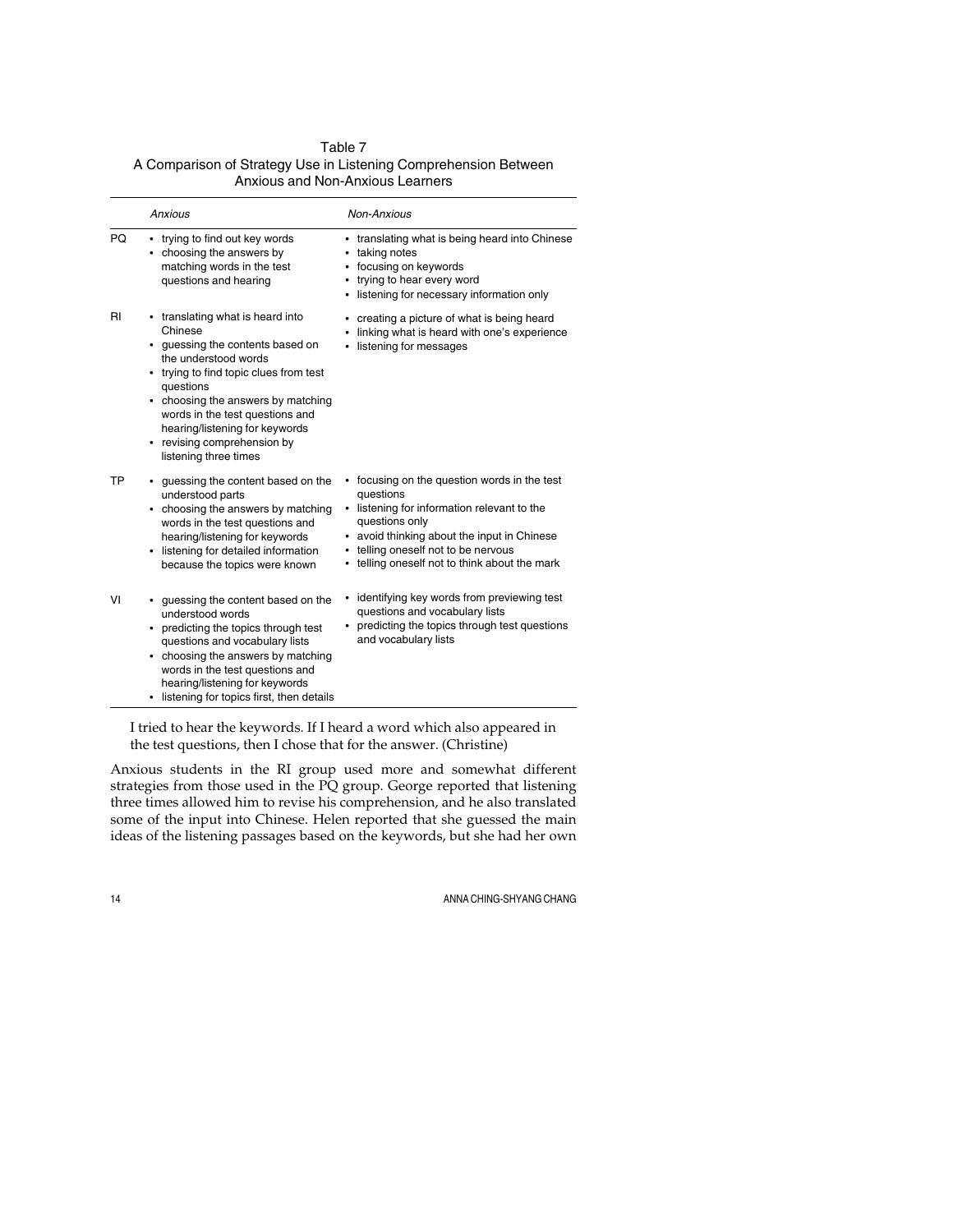definition of what were keywords; so caution is needed when interpreting her reports. She noted:

Keywords for me were the words that I could understand, not the real important words in the listening passages. If I could find out the real keywords in the recordings, I would not have difficulty understanding the talk.

From Helen's description, her strategy was apparently guessing the content based on known words, not the important words. However, Isabella used the same strategy as those in the PQ group:

I tried to find some clues from the test questions. When the speaker said a word matching the ones that I read on the test paper, I chose that one for the answer.

It was obvious that both previewing questions and listening three times affected their strategy use, and they tended to use bottom-up processing to comprehend the input.

Anxious students in the TP group reported that because they knew the topics and read the test questions before the test, they paid attention directly to the detailed information that was necessary for answering the questions. For example, Tracy expressed the view that

When I previewed the questions, I had an impression of what I read. If I heard something matching what I read, then I chose that answer.

In relation to the strategies used by the students in the VI group, it was discovered that they also used the same strategy as the TP group. They reported that they could guess the topics from the vocabulary lists, which helped with accuracy. For example, Mary reported,

When I listened, I did not have to guess the meanings of those words and I could quickly grasp the topics, and then focus on the details. It saved me spending a lot time guessing blindly and looking for topics.

Guessing seemed to be used most often by these students. According to Nathan's description,

I used the words I could understand to guess the content. You know I couldn't understand most of the parts, so guessing is the best strategy.

If the input was incomprehensible, they guessed the content based on the understood parts. Overall, the main strategies used by anxious students can be summarized as follows:

- 1. matching the words found in the test questions and heard in the recordings,
- 2. predicting discourse topics from test questions,

TESL CANADA JOURNAL/REVUE TESL DU CANADA 15 VOL. 25, NO 2, SPRING 2008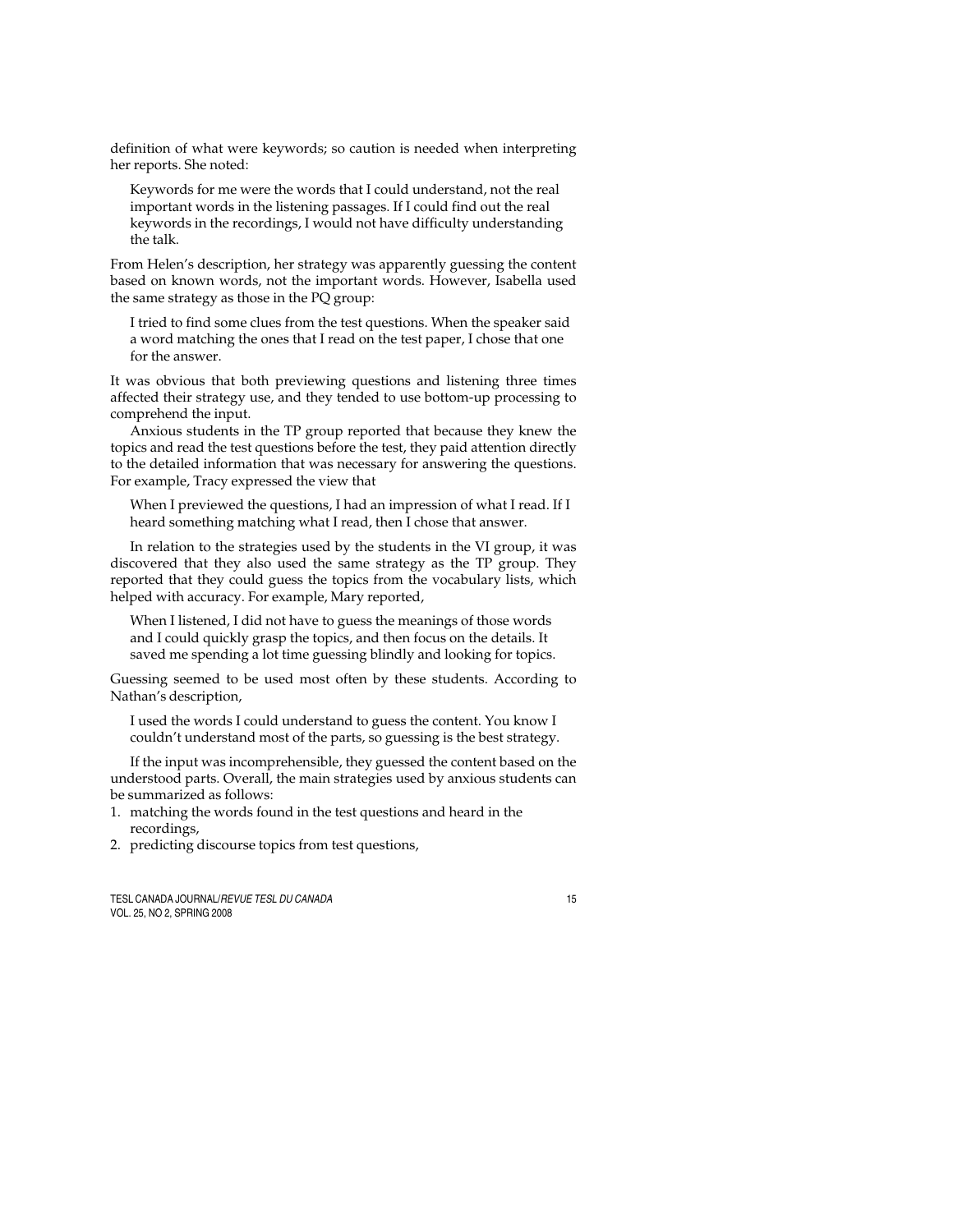- 3. continuing to revise comprehension through repeated input,
- 4. directly listening for detailed information because the topics were known, and
- 5. predicting the topics through vocabulary in the lists and test questions.

If the effects of varied types of listening support are excluded, the two most frequently used strategies were guessing the content based on the understood parts and listening for key words (see Appendix B). From this we may conclude that the types of listening support had some influence on anxious students' decisions about strategy use. Overall, anxious students in the PQ and RI groups tended to use more bottom-up processing, implying that these test tasks encouraged greater reliance on linguistic cues. On the other hand, those in the TP and VI groups used a balance of bottom-up and top-down processing strategies.

# *Non-Anxious Students' Strategy Use*

Moving to the strategies used by non-anxious students, in the PQ group, the three students all used varied strategies, which included translating what they heard into Chinese, taking notes, focusing on key words, listening for necessary information only, and listening hard and trying to understand every word. Debby, whose LP was low, reported,

I roughly translated what I heard into Chinese. I also jotted down some keywords and verb tenses.

Apparently, Debby paid attention to local cues, and she could probably only partly understand the talk. However, Ellen used a totally different strategy:

Because I had already previewed the questions, I knew what I should listen for. When the tape began to run, I focused on the necessary information only.

Frank used a bottom-up strategy:

I tried to understand every word and to find out the keywords. If I heard a word that matched a word in the test question, then I circled it right away.

Non-anxious students in the RI group used two strategies that had not been used by any other students. Jill said,

When I was listening, I created a picture of what I heard. It helped me understand better. When encountering the part I could not understand, I tried to identify keywords or skipped that part.

Jill seemed to use both top-down and bottom-up processing; when the input was comprehensible, she used top-down processing, whereas she used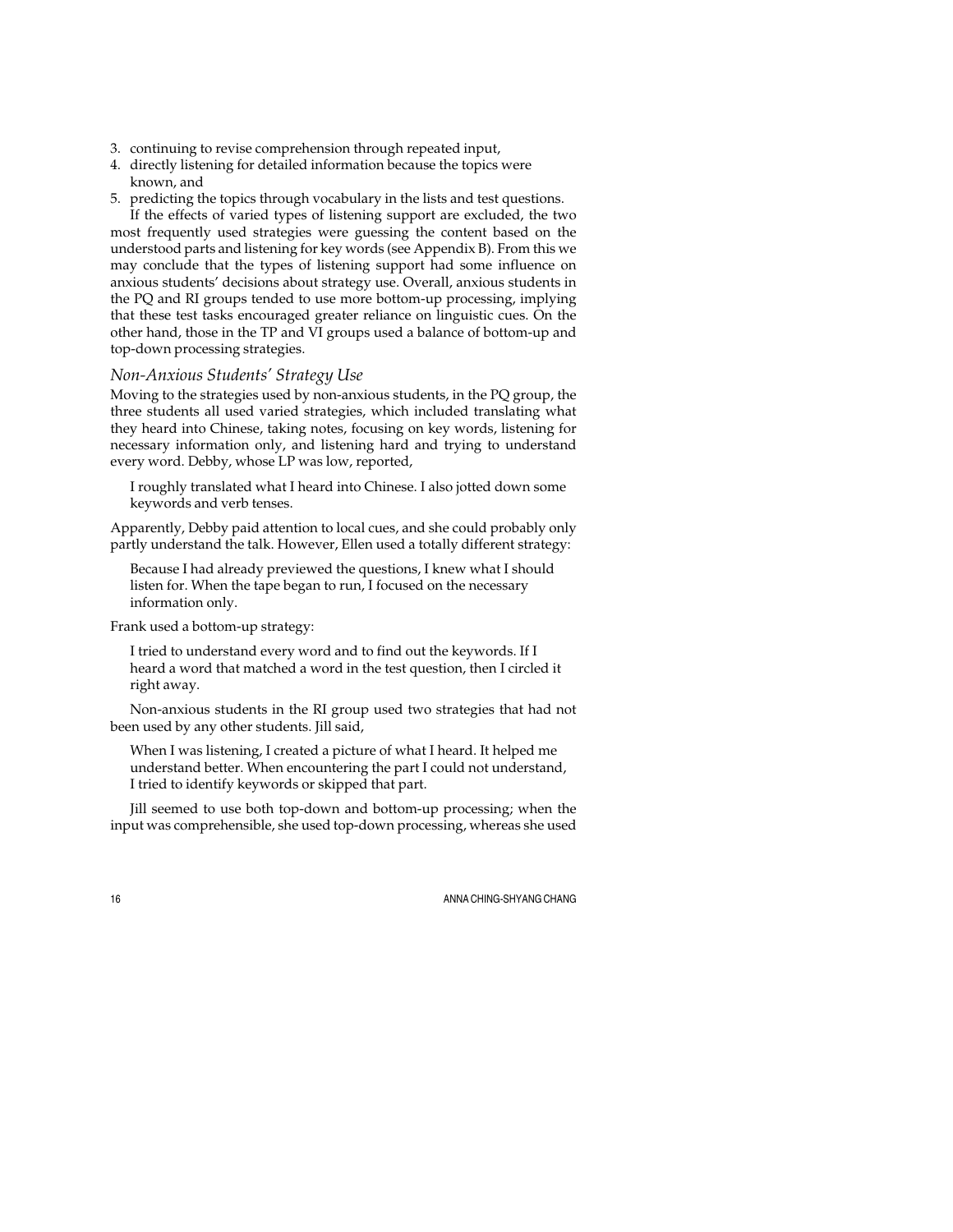a bottom-up strategy when the input was incomprehensible. In support of Jill's strategy use, Kate added,

In addition to creating a picture of the talk, I linked my own experience with what I heard.

Because these two students were at a high level and their strategies were different from those of other students, it is worth examining their listening comprehension scores. Jill scored 93 out of 100 and Kate 80 out of 100. Jill further explained her listening technique,

When I listened, I did not need to understand all the words and phrases; I listen for the messages only.

Their satisfactory performance may suggest that competent learners do not focus on individual words, but listen for the global message.

The opinions of the TP group about the support method were divided. It was apparent that they all used varied strategies. Wilson, who scored 90 out of 100, used selective listening, meaning that he just listened for necessary information. As he put it,

When I previewed the questions, I tried to remember the question words, such as when, where, what, and so on. When I listened, I focused on those questions only.

From this student's report, his strategy use was obviously influenced by question previewing. Another student, Vivian, was concerned about not being distracted by the treatment and test questions. She said,

When I was listening, I tried to think in English, just like I was listening to Chinese.

The non-anxious student Wilbur considered paying attention the most important strategy to use.

I told myself not to worry about the mark, and be attentive to the test.

None of the students reported on how background knowledge affected their strategy use. However, two of the three students reported that when they engaged in topic preparation, their comprehension improved.

The non-anxious students in the VI group reported that they relied a great deal on the words in the lists and in the test questions. Pam reported,

I think that a lot of keywords could be identified through the vocabulary lists and the test questions. After I read those words, I could roughly guess the topic of the talk.

Patricia also reported that she used the words from the lists to predict the topics, which helped her greatly. Without doubt the two students' listening

TESL CANADA JOURNAL/REVUE TESL DU CANADA 17 VOL. 25, NO 2, SPRING 2008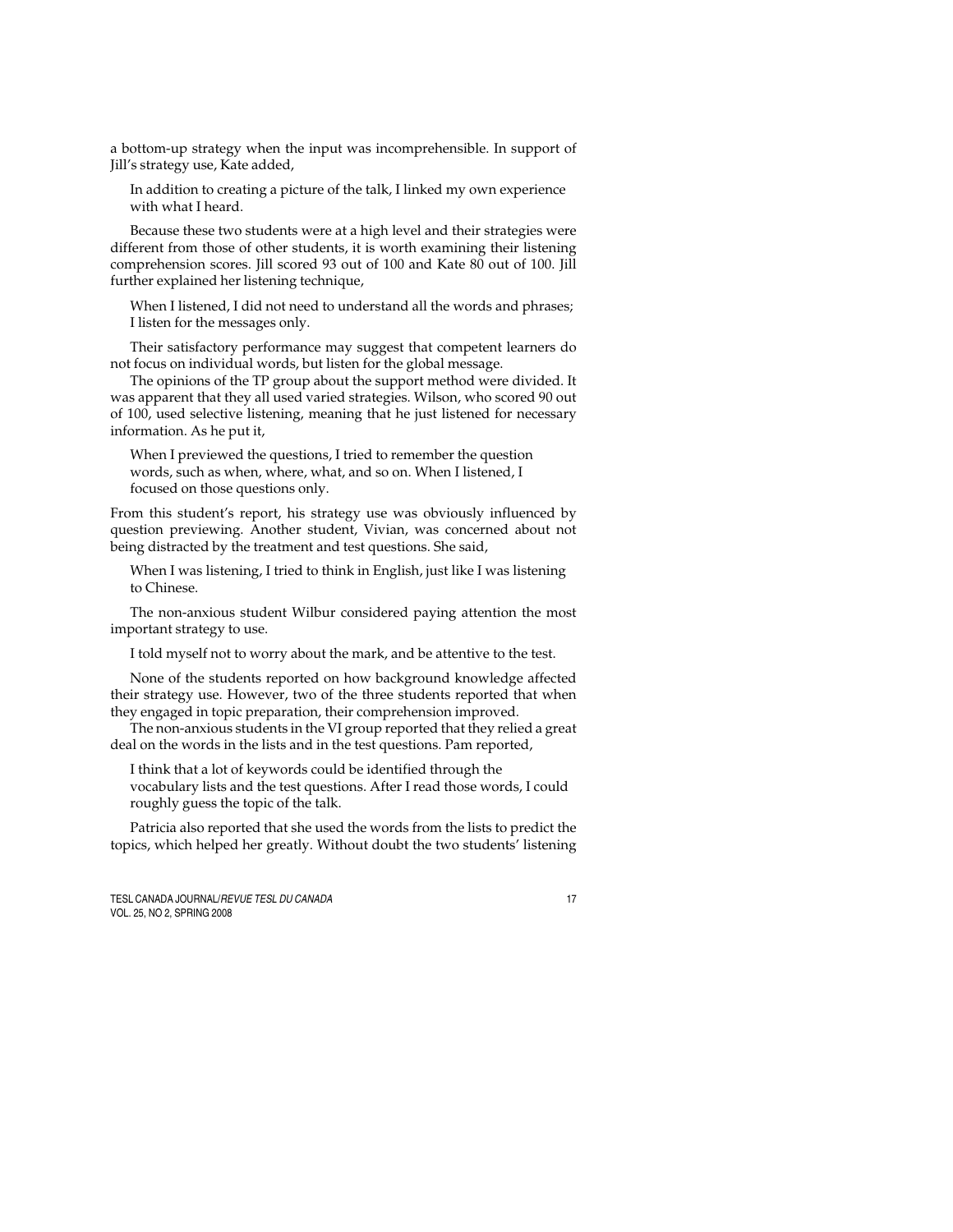strategies were influenced by studying the vocabulary and preview questions. By previewing the vocabulary, the students believed they could roughly guess what the topics would be.

In terms of the quantity of strategies, non-anxious students used many more strategies than anxious ones; in total 13 strategies were identified (see Table 7). These included cognitive strategies—such as trying to hear every word, translating what they heard into their native language, not thinking in Chinese, listening selectively, and associating what they heard with their own experience—and also metacognitive strategies such as predicting the topics through the words found in the test questions and vocabulary lists; and even affective strategies such as not thinking about the mark and suppressing negative thoughts.

Because non-anxious students employed many varied strategies, it is difficult to detect which were used most frequently. However, when input was incomprehensible the non-anxious students used the same strategy: skip that part and keep on listening. As with anxious students, previewing questions seemed to have the most effect across the groups. More students reported that after reading the test questions, they focused only on the relevant information. Overall, three strategies reflected the direct influence of support methods: listening for relevant information and predicting topics and identifying key words through studying the vocabulary and reading the test questions.

# **Conclusion**

The following is a summary of test-taking strategies, with responses to the research questions.

- 1. All forms of listening support influenced learners' use of strategy to some extent. Previewing questions made some students more selective and helped them focus on information necessary only for the answers. Before listening, most students tried to predict the topic through the questions, and while listening, many students used lexical overlap, looking for answers by matching the words found in the test questions and heard in the recording. Repeated input offered students the chance to revise their comprehension, assisting learners' strategy use and allowing them time to prompt themselves not to be nervous. With the provision of topical knowledge, students tended to focus on the details because they had been exposed to the global background of the topics. Finally, with vocabulary instruction before the test, students tried to predict the topic or content by using the words in the lists.
- 2. Strategies reported by anxious students were similar across the four groups. The strategies most frequently mentioned were: matching words found in the test questions and heard in the recordings, predicting discourse topics from test questions, continuing to revise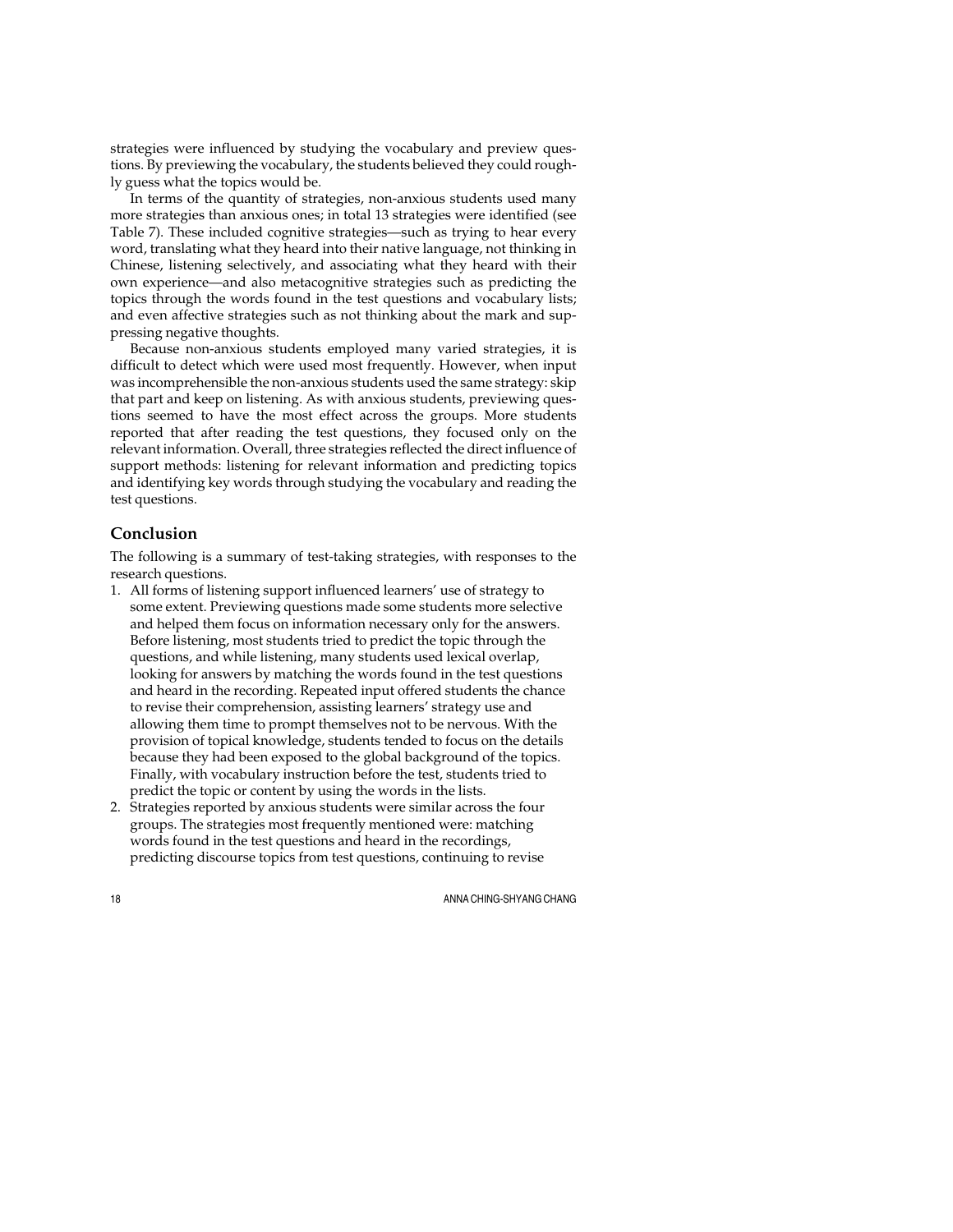comprehension through repeated input, directly listening for detailed information when the topics were known, and predicting the topics through vocabulary in the lists and test questions. In contrast to the anxious group, non-anxious students used many varied strategies, but only three reflected a direct effect from listening support. These were listening for relevant information (with PQ support) and predicting the topic and identifying key words through the vocabulary list and test questions (with TP and VI support).

This study shows that varying forms of listening support have an effect on learners' strategy use. This study also reveals that anxious students use varied strategies compared with non-anxious students. However, looking into the listening anxiety level of students without considering their reasons for being more or less anxious is insufficient to explain the differences in choice of strategies. Therefore, it is important to point out the limitations identified during student interviews. Although earlier research has shown that listening anxiety in general is associated with language competence, this was challenged when our interviews discovered other hidden problems for learners.

During the interviews, students reported why they were anxious or less anxious about English listening. Two major factors can be associated with high levels of listening anxiety: low listening proficiency, causing students to worry about failing; and being overly concerned about their performance, meaning that students wished to achieve higher marks rather than being satisfied with a score of 60 (the pass threshold). Three types of students were found to be less anxious: those who had better listening proficiency, those who considered English listening to have no practical value in their daily life in an EFL environment, and those who acknowledged that English listening was too difficult for them (such students had never passed any tests). These three types of students did not feel the need to be anxious. This could explain why some students reported telling themselves not to be nervous and not to think about their marks. The comments by the latter two types of nonanxious students suggest perhaps that they did not consider what strategies they were going to use according to the varying support offered, but simply finished the test. On the contrary, anxious students seemed to be more serious about the test.

A second limitation of the study is consideration of the learners' listening competence. Without investigating the listening performance of learners with varying levels of anxiety, it proved difficult to discover the subtle differences among students experiencing such levels of anxiety. In this study, only Jill, Kate, and Wilson had high listening proficiency, and their strategies were found to be different from those of other interviewees.

The two limitations mentioned above highlight the need for caution when interpreting the findings. Despite the limitations, based on the overall

TESL CANADA JOURNAL/REVUE TESL DU CANADA 19 VOL. 25, NO 2, SPRING 2008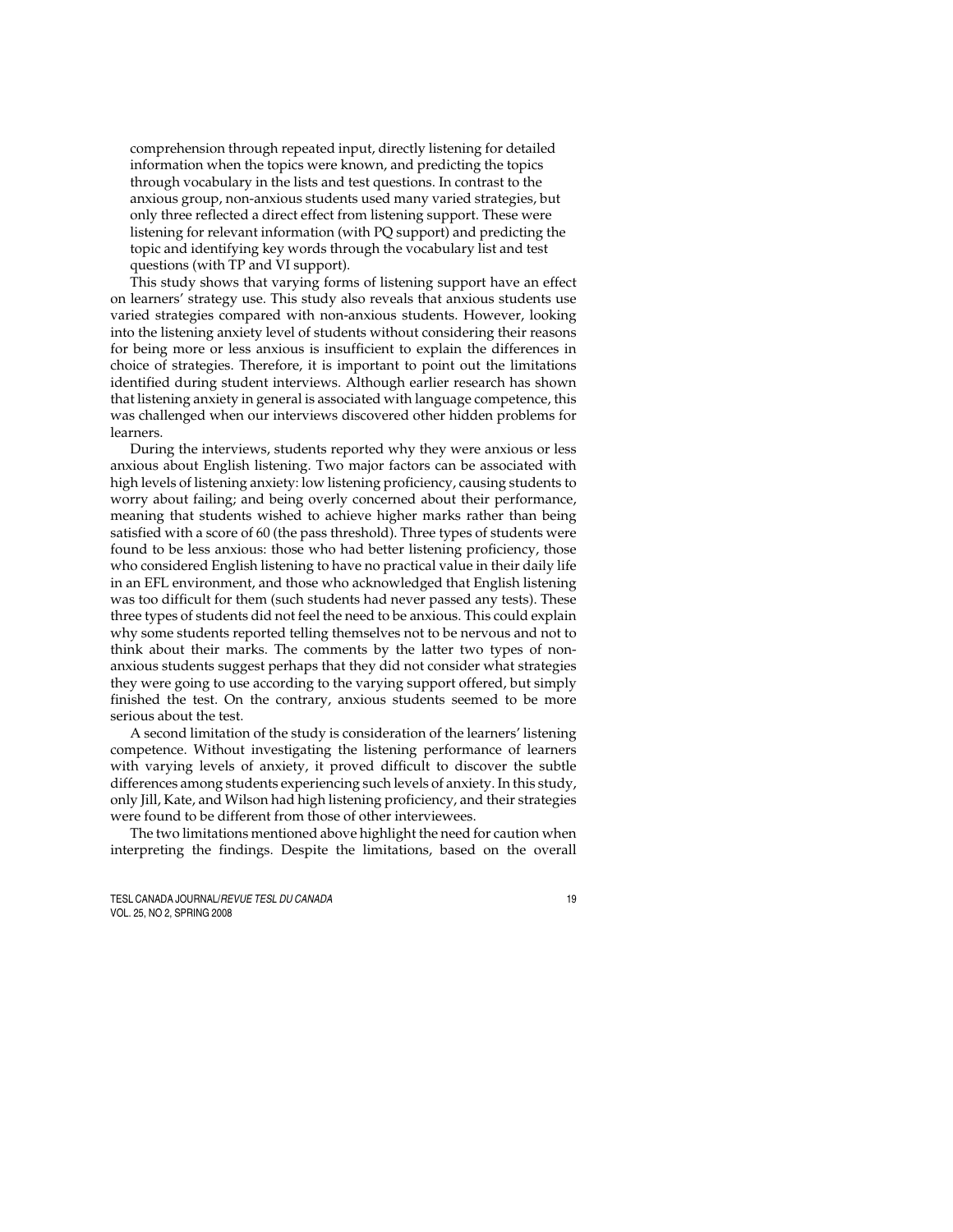reported strategies, some interesting patterns were found and deserve attention. Before listening, most students regardless of their anxiety levels knew how to make good use of available information to predict the topics and content. However, while listening, excluding the three students mentioned above, most students used guessing to match words read in the test questions and heard in the recording. Their problem was language competence, which may have inhibited them from using the strategies they intended to use. This finding is somewhat comparable to those of the study by Zhang and Goh (2006), which found that their students were generally aware of the usefulness of the strategies, but were not conscious or confident strategy users. By contrast, students with good listening performance were able to screen the information, creating a picture of the topics and linking this with their previous experience. From this finding, we may conclude that most of the students possessed strategic knowledge, meaning that they knew how to use the available information, but most lacked strategic competence to implement their knowledge because of their limited language ability. Therefore, although many students reported that they tried to predict the topics and content of the talk, few could take advantage of their predictions while listening. This was confirmed from their listening comprehension performance. To answer the supplementary research question about closure of the gap between anxious and non-anxious students' performance, the gap was found to relate not to their anxiety levels, but to their listening competence. Hence it is the enhancement of listening proficiency that we should be concerned with rather than the level of listening anxiety.

Finally, in response to the variable results of listening support for a listening test, this study suggests that whether one type of listening support is effective or not depends greatly on whether students know how to use the information provided. This, then, depends on their knowledge of strategies, and whether they can use these depends on their language knowledge and strategic competence. If learners do not know how to use the information available or are unable to apply it, the effectiveness of a particular activity or support will be reduced (Chang & Read, 2007): it would be the equivalent of offering no listening support. This might have a practical implication for teaching and testing in the foreign-language classroom. If listening support is to be included in a test, then language teachers must ensure that their students know how to use this information and are able to use this support rather than potentially providing much support and still having disappointing results.

This research addresses some of the strategies used by students with varying levels of listening anxiety undergoing varied test tasks. It contributes to an area that has so far received little attention. In this study, only four forms of listening support were investigated and only multiple-choice format was used, but many other forms of support and test methods need to be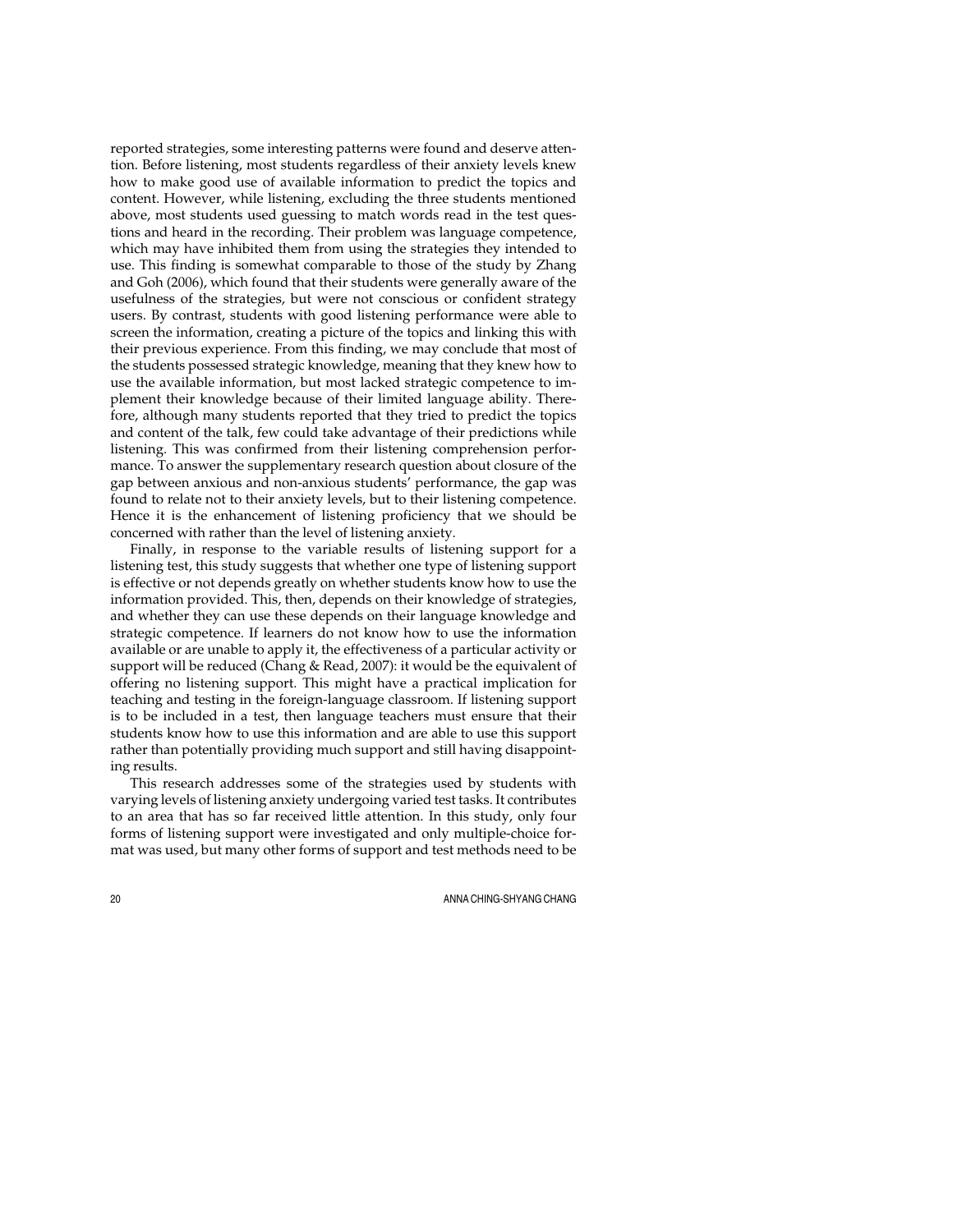explored. Looking into the strategies used by learners in varied test tasks may help language teachers understand whether a wrong answer is due to a lack of comprehension or a lack of strategic knowledge or competence. With answers to these questions, language teachers will be able to help their students learn more effectively.

#### *Note*

Students' reports quoted in this article are the researcher's translation of what the student said in Chinese.

#### *The Author*

Anna Ching-Shyang Chang is an associate professor in the Department of Applied English at Hsing-Wu College, Taipei, Taiwan, where she teaches English listening, pronunciation, and vocabulary. Her research interests include the development of L2 listening, listening assessment, and vocabulary acquisition.

#### *References*

Aneiro, S. (1989). *The influence of receiver apprehension in foreign language learners on listening comprehension among Puerto Rican college students*. Unpublished doctoral dissertation, New York University.

Bachman, L.F., & Palmer, A.S. (1996). *Language testing in practice: Designing and developing useful language tests*. Oxford, UK: Oxford University Press.

Bacon, S.M. (1992). Authentic listening in Spanish: How learners adjust their strategies to the difficulty of the input. *Hispania, 75*, 398-412.

Berne, J.E. (1995). How does varying pre-listening activities affect second language listening comprehension? *Hispania, 78*, 316-329.

Buck, G. (1991). The test of listening comprehension: An introspective study. *Language Testing, 8*, 67-91.

Buck, G. (2001). *Assessing listening*. Cambridge, UK: Cambridge University Press.

- Cervantes, R., & Gainer, G. (1992). The effects of syntactic simplification and repetition on listening comprehension. *TESOL Quarterly, 26*, 767-770.
- Chang, C-S. (1999). The effect of repeated listening on different levels of ESL learners. In *Proceedings of the first conference on applied English teaching* (pp. 72-80). Taipei: Ming-Chuan University.
- Chang, C-S. (2004). *The effects of anxiety and listening support on listening comprehension in a foreign language classroom*. Unpublished doctoral dissertation, Victoria University of Wellington, New Zealand.
- Chang, C-S. (2005a). The effects of test task characteristics on English listening comprehension and test-takers' perceptions. *Journal of Hsing-Wu College, 29*, 29-64.
- Chang, C-S. (2005b). How does listening anxiety affect the strategy use of Chinese students studying overseas? *Proceedings of 2005 international conference and workshop on TEFL and applied linguistics* (pp. 1-11). Taipei, Taiwan: Crane.
- Chang, C-S. (2006)Thresholds of background knowledge effect on L2 listening comprehension. *Selected papers from the fifteenth international symposium on English teaching* (pp. 164-173). Taipei, Taiwan: Crane.
- Chang, C-S. (2008). Sources of listening anxiety in learning English as a foreign language. *Perceptual and Motor Skills, 106*(1), 21-34.
- Chang, C-S., & Read, J. (2006). The effects of listening support on the listening performance of EFL learners. *TESOL Quarterly, 40*, 375-397.

TESL CANADA JOURNAL/REVUE TESL DU CANADA 21 VOL. 25, NO 2, SPRING 2008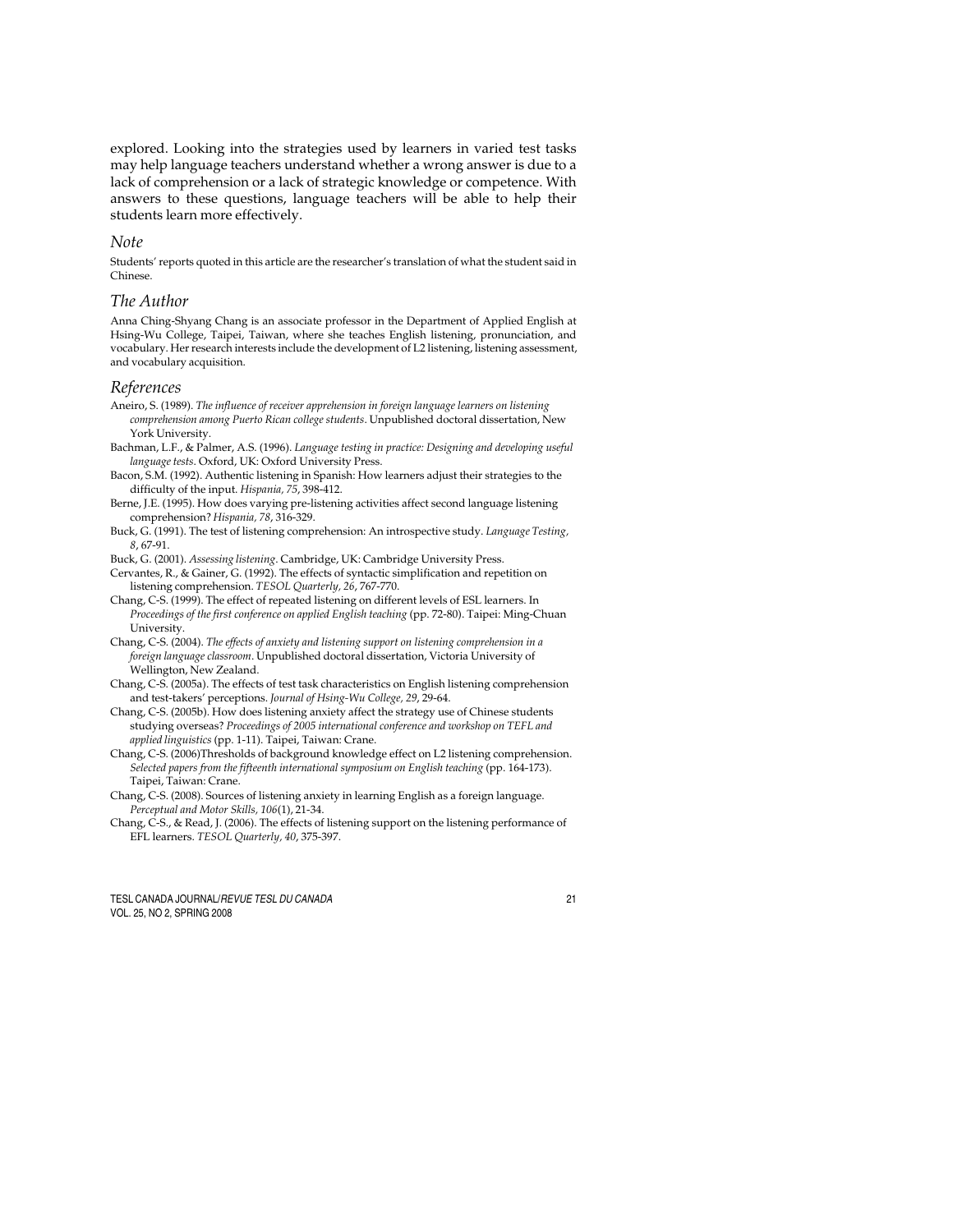Chang, C-S., & Read, J. (2007). Support for foreign language listeners: Its effectiveness and limitations. *RELC Journal, 38*, 375-394.

- Chaudron, C. (1983). Simplification of input: Topic and reinstatement and their effects on L2 learners' recognition and recall. *TESOL Quarterly, 17*, 437-458.
- Chao, Y-G., & Chin, L.-Y. (2005) College English majors' listening strategies and difficulties while taking TOEFL. *Selected papers from the 14th International symposium on English teaching* (pp. 292-301). Taipei, Taiwan: Crane.
- Chen, T.Y., & Chang, G.B. (2004). The relationship between foreign language anxiety and learning difficulties. *Foreign Language Annals, 37*, 279-289.
- Chiang, C.S., & Dunkel, P. (1992). The effect of speech modification, prior knowledge and listening proficiency on EFL lecture learning. *TESOL Quarterly, 26*, 345-374.
- Chien, C.N., & Li, W. (1998). The strategy use in listening comprehension for EFL learners in Taiwan. *RELC Journal, 29*, 66-91.

Cohen, A.D. (1984). On taking language tests: What the students report. *Language Testing, 1*, 70-81.

- Conrad, L. (1985). Semantic versus syntactic cues in listening comprehension. *Studies in Second Language Acquisition, 7*(1), 59-71.
- Elkhafaifi, H. (2005a). Listening comprehension and anxiety in the Arabic language classroom. *Modern Language Journal, 89*, 206-220.
- Elkhafaifi, H. (2005b) The effect of prelistening activities on listening comprehension in Arabic learners. *Foreign Language Annals, 38*, 505-513.
- Field, J. (1998). Skills and strategies: Towards a new methodology for listening. *ELT Journal, 52*, 110-118.
- Foley, B.H. (1994). *Listen to me: Beginning listening, speaking and pronunciation* (2nd ed.). Boston, MA: Heinle & Heinle.
- Goh, C. (2002). Exploring listening comprehension tactics and their interaction patterns. *System, 30*, 185-206.
- Goh, C., & Taib, Y. (2006). Metacognitive instruction in listening for young learners. *ELT Journal, 60*, 222-232.
- Harsch, K., & Wolfe-Quintero, K. (2001). *Impact listening 3*. Hong Kong: Longman.

Hatch, E. (1983). *Psycholinguistics: A second language perspective*. Rowley, MA: Newbury House.

- Hsieh, L.T. (1999). The effects of pre-reading vocabulary instruction and cultural background knowledge activation on Chinese junior college fourth-year students' EFL reading. *Proceedings of the sixteenth conference on English teaching and learning in the Republic of China*
- (pp. 227-239). Taipei, Taiwan: Crane. Huang, J. (2005). Challenges of academic listening in English: Reports by Chinese students. *College Student Journal, 39*, 553-569.

Hudson, T. (1982). The effects of induced schemata on the "short circuit" in L2 reading: Non-decoding factors in L2 reading performance. *Language Learning, 32*(1), 1-31.

- Jensen, C., & Hansen, C. (1995). The effect of prior knowledge on EAP listening-test performance. *Language Testing, 12*, 99-119.
- Kim, S. (2006) Academic oral communication needs of East Asian international graduate students in non-science and non-engineering fields. *English for Specific Purposes, 25*, 479-489.
- Liu, M. (2006) Anxiety in Chinese EFL students at different proficiency levels. *System, 34*, 301-316.
- Markham, P., & Latham, M. (1987). The influence of religion-specific background knowledge on the listening comprehension of adult second-language students. *Language Learning, 37*(2), 157-170.
- Mendelsohn, D. (1994). *Learning to listen: A strategy-based approach for the second language learner*. San Diego, CA: Dominie Press.
- Mendelsohn, D. (1998). Teaching listening. *Annual Review of Applied Linguistics, 18*, 81- 101.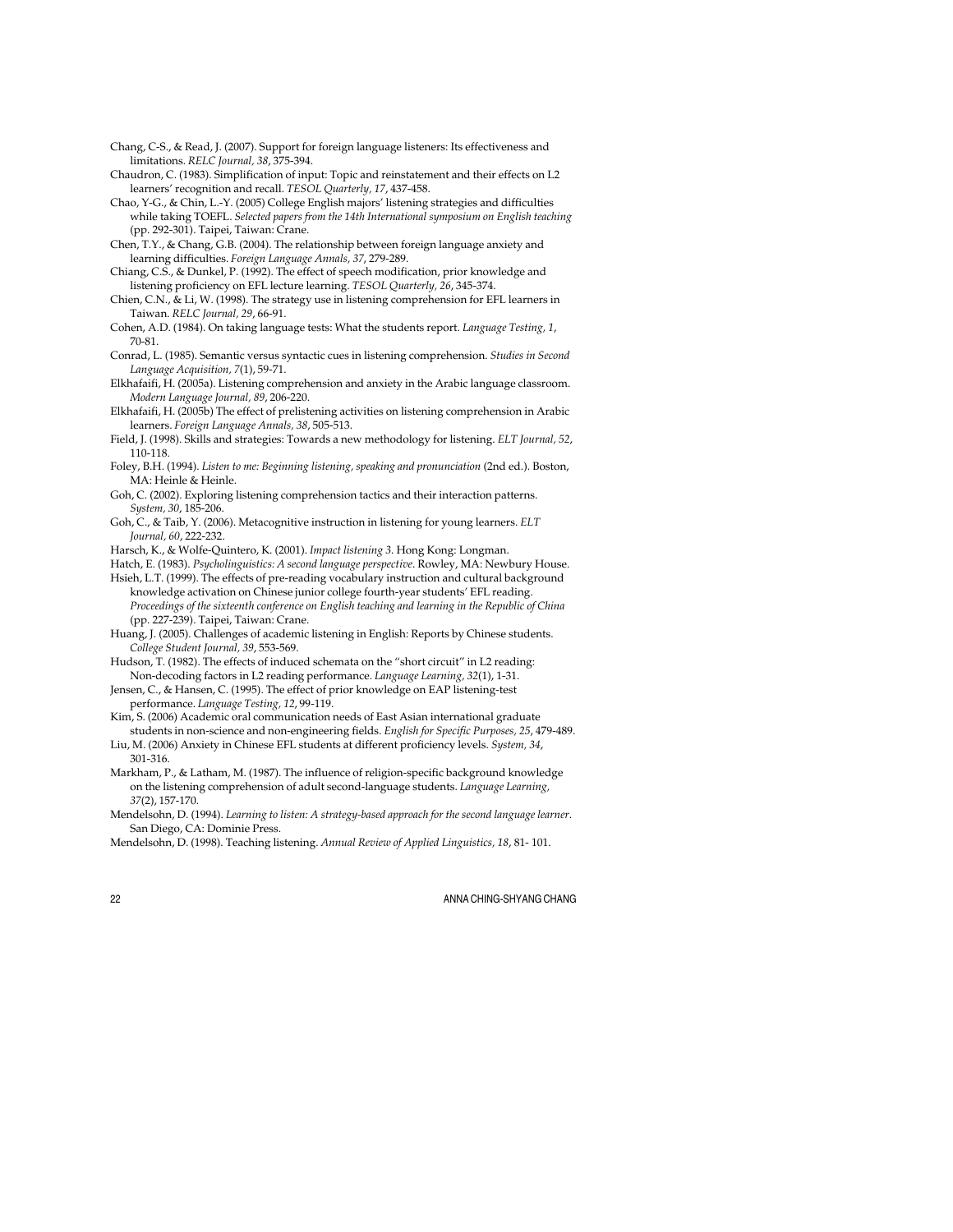| Mills, N., Pajares, F., & Herron, C. (2006). A reevaluation of the role of anxiety: Self-efficacy, |
|----------------------------------------------------------------------------------------------------|
| anxiety, and their relation to reading and listening proficiency. Foreign Language Annals, 39,     |
| 276-295.                                                                                           |

Murphy, J.M. (1987). The listening strategies of English as a second language college students. *Research and Teaching in Developmental Education, 4*(1), 27-46.

Rost, M., & Ross, S. (1991). Learner use of strategies in interaction: Typology and teachability. *Language Learning, 41*(2), 235-273.

Sherman, J. (1997). The effect of question preview in listening comprehension tests. *Language Testing, 14*, 185-213.

Shohamy, E., & Inbar, O. (1991). Validation of listening comprehension tests: the effect of text and question type. *Language Testing, 8*, 23-40.

Taglieber, L.K., Johnson, L.L., & Yarbrough, D.B. (1988). Effects of prereading activities on EFL reading by Brazilian college students. *TESOL Quarterly, 22*, 455-472.

Teng, H.C. (1993). *Effects of culture-specific knowledge and visual cues on Chinese EFL students' listening comprehension*. Unpublished doctoral dissertation, University of Minnesota.

Teng, H.C. (1998). The effects of text types and task types on English listening comprehension. *English Teaching and Learning, 23*, 5-18. [in Chinese]

Thompson, I., & Rubin, J. (1996). Can strategy instruction improve listening comprehension? *Foreign Language Annals, 29*, 331-342.

Underwood, M. (1989). *Teaching listening*. London: Longman.

Ur, P. (1984). *Teaching listening comprehension*. Cambridge, UK: Cambridge University Press.

Vandergrift, L. (1997a). The Cinderella of communication strategies: Reception strategies in interactive listening. *Modern Language Journal, 81*, 494-505.

Vandergrift, L. (1997b). The comprehension strategies of second language (French) listeners: A descriptive study. *Foreign Language Annals, 30*, 387-409.

Vandergrift, L. (1999). Facilitating second language listening comprehension: Acquiring successful strategies. *ELT Journal, 53*(3), 168-176.

Vogely, A. (1995). Perceived strategy use during performance on three authentic listening comprehension tasks. *Modern Language Journal, 79*, 41-56.

Weir, C. (1993). *Understanding and developing language tests*. Hemel Hempstead, UK: Prentice-Hall.

Zhang, D., & Goh, C. (2006). Strategy knowledge and perceived strategy use: Singaporean students' awareness of listening and speaking strategies. *Language Awareness, 15*(3), 199-219.

# *Appendix A*

|  |  | General Strategies Used Before Taking a Listening Test |  |
|--|--|--------------------------------------------------------|--|
|--|--|--------------------------------------------------------|--|

| ltem<br>Content<br>$(N = 160)$ |                                                                     | <b>Frequency of Rating</b> |    |    |    |    | М    | SD   | Rank<br>Order  |
|--------------------------------|---------------------------------------------------------------------|----------------------------|----|----|----|----|------|------|----------------|
|                                |                                                                     |                            | 2  | 3  | 4  | 5  |      |      |                |
|                                | 4 Try my best to do preparation                                     | 1                          | 29 | 35 | 50 | 45 | 3.68 | 1.09 |                |
|                                | 2 Predict possible test questions<br>3 Prepare myself in advance to | 14                         | 36 | 46 | 40 | 24 | 3.15 | 1.19 | $\overline{2}$ |
|                                | pay full attention<br>1 Think about the purpose of                  | 9                          | 53 | 44 | 43 | 11 | 2.96 | 1.05 | з              |
|                                | a test                                                              | 11                         | 65 | 42 | 35 | 7  | 2.76 | 1.01 | 4              |
|                                | 5 Tell myself I can do well                                         | 98                         | 36 | 14 | 9  | 3  | 1.64 | .99  | 5              |

Note. 1=never, 2=sometimes, 3=often, 4=usually, 5=always.

TESL CANADA JOURNAL/REVUE TESL DU CANADA 23 VOL. 25, NO 2, SPRING 2008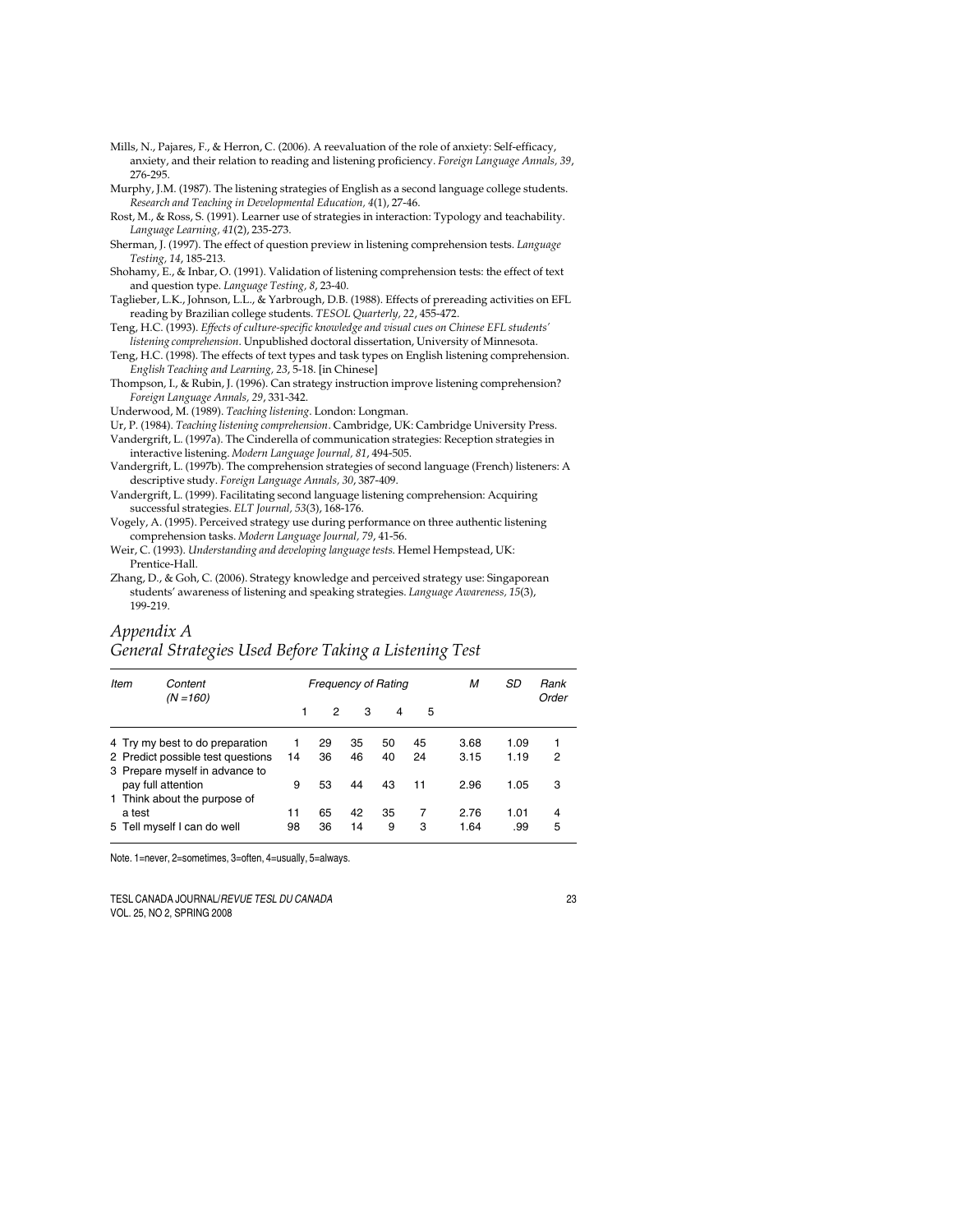# *Appendix B Strategies Used While Taking a Listening Test*

| <b>Item</b> | Content                           | <b>Frequency of Rating</b><br>$(N = 160)$ |                |    |    |                | М    | SD   | Rank<br>Order |
|-------------|-----------------------------------|-------------------------------------------|----------------|----|----|----------------|------|------|---------------|
|             |                                   | 1                                         | $\overline{2}$ | 3  | 4  | 5              |      |      |               |
| 9           | Guess by context clues            | 2                                         | 16             | 40 | 53 | 49             | 3.82 | 1.02 | 1             |
| 8           | Guess by known words              | 9                                         | 53             | 44 | 43 | 11             | 3.79 | 1.04 | 2             |
| 6           | Try to hear every word            | 5                                         | 20             | 48 | 42 | 45             | 3.64 | 1.11 | 3             |
| 14          | Link hearing with previous        |                                           |                |    |    |                |      |      |               |
|             | experience                        | 9                                         | 30             | 50 | 47 | 24             | 3.29 | 1.11 | 4             |
| 13          | Give up unknown parts             | 13                                        | 32             | 43 | 47 | 25             | 3.24 | 1.18 | 5             |
| 18          | Use titles to predict the content | 5                                         | 37             | 50 | 52 | 16             | 3.23 | 1.02 | 6             |
| 21          | Monitor attention                 | 10                                        | 37             | 52 | 33 | 28             | 3.20 | 1.16 | 7             |
| 11          | Pay more attention to repeated    |                                           |                |    |    |                |      |      |               |
|             | words                             | 10                                        | 36             | 49 | 48 | 17             | 3.16 | 1.09 | 8             |
| 7           | Listen for the global message     |                                           |                |    |    |                |      |      |               |
|             | only                              | 10                                        | 41             | 47 | 38 | 24             | 3.16 | 1.15 | 9             |
| 19          | Listen for topics first           | $\overline{7}$                            | 42             | 52 | 43 | 16             | 3.12 | 1.05 | 10            |
| 16          | Translate what is heard into      |                                           |                |    |    |                |      |      |               |
|             | Chinese                           | 17                                        | 45             | 39 | 35 | 24             | 3.03 | 1.24 | 11            |
| 10          | Pay attention to pronunciation    | 20                                        | 60             | 41 | 25 | 14             | 2.71 | 1.14 | 12            |
| 22          | Try to be calm                    | 29                                        | 51             | 42 | 19 | 19             | 2.68 | 1.24 | 13            |
| 20          | Repeat words mentally             | 35                                        | 55             | 29 | 30 | 11             | 2.54 | 1.22 | 14            |
| 15          | Imagine a picture of the          |                                           |                |    |    |                |      |      |               |
|             | content                           | 45                                        | 54             | 24 | 25 | 12             | 2.41 | 1.26 | 15            |
| 17          | Take notes                        | 33                                        | 77             | 24 | 21 | 5              | 2.30 | 1.04 | 16            |
| 12          | Listen for grammar                | 60                                        | 69             | 20 | 6  | 5              | 1.92 | .97  | 17            |
| 23          | Close eyes and concentrate        | 94                                        | 37             | 16 | 11 | $\overline{2}$ | 1.69 | .99  | 18            |

Note. 1=never, 2=sometimes, 3=often, 4=usually, 5=always.

# *Appendix C*

# *English Listening Strategies Questionnaire*

This is a questionnaire on English listening strategy use especially designed for speakers of other languages learning English. You will find statements about strategy use when you listen to English in different situations. There are no right or wrong, good or bad answers to these statements. Please answer in terms of how well the statement describes you. Do not answer what other people think you should do. Before you answer the statements, please read the definitions of listening strategy scales first.

- 5: ALWAYS means that the statement is true of you *almost always.*
- 4: USUALLY means that the statement is true *more than half of the time.*
- 3: OFTEN means that the statement is true *about half of the time.*
- 2: SOMETIMES means that the statement is true *less than half of the time.*

1: NEVER means that the statement is *never true of me.*

*A BEFORE TAKING AN ENGLISH LISTENING TEST*

1. Before taking an English listening test, I think about the purpose of the test and then choose strategies to manage it.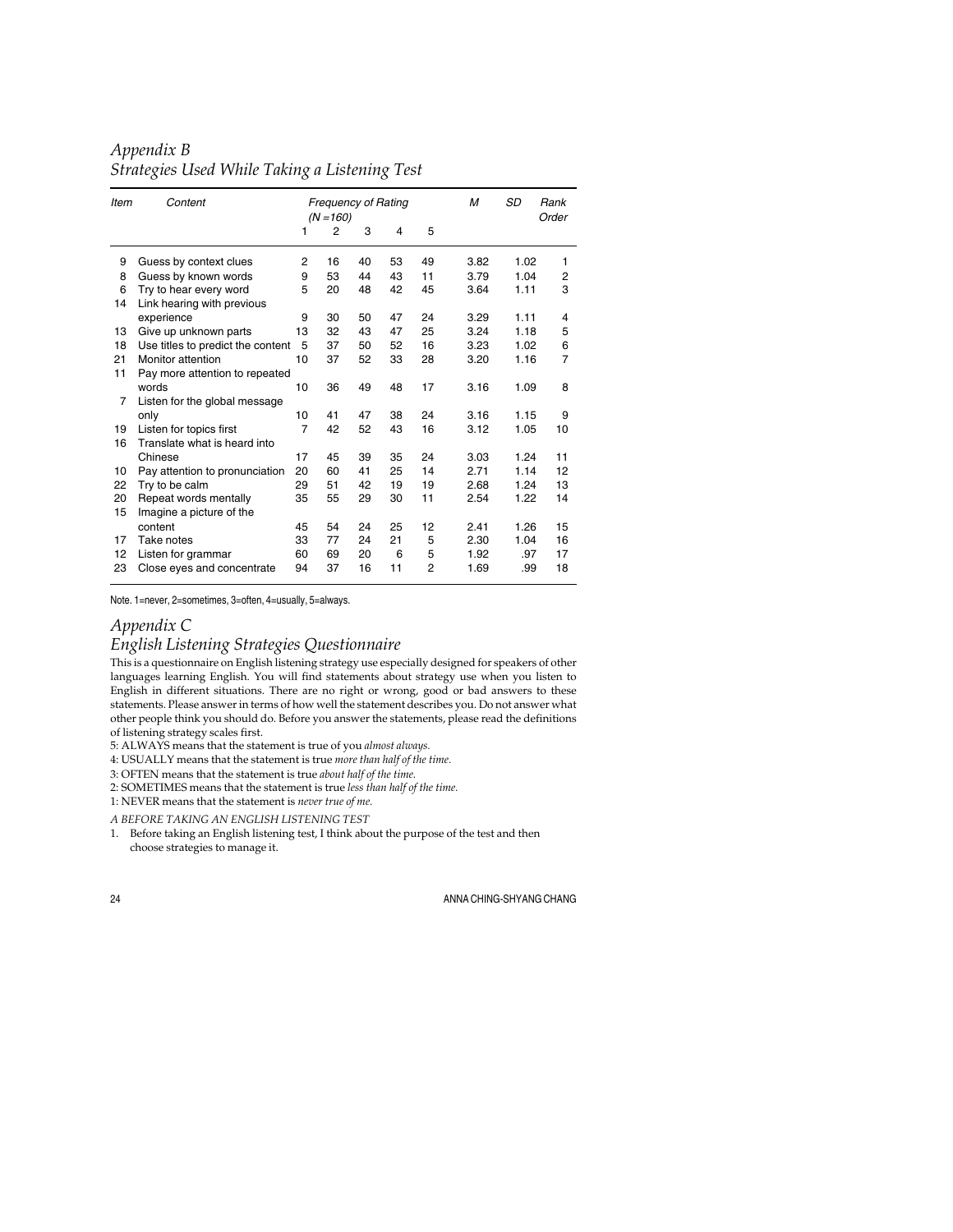- 2. If I know the content that will be tested, I try to think of possible questions that I will have to answer.
- 3. I prepare myself in advance to pay full attention to the tasks.
- 4. Even though I don't know what will be tested, I will do my best to do the preparation, e.g., Doing more listening practice, memorizing more words.
- 5. I tell myself that I am a good listener and I can do well on my listening tasks.
- *B WHILE TAKING AN ENGLISH LISTENING TEST*
- 6. I try to hear every word clearly.
- 7. I focus on the message (main ideas and key words), not every word.
- 8. I fill the gaps by guessing based on words and phrases I understand.
- 9. I guess the meaning of unknown words by using context clues, such as the situation (e.g., a supermarket) and relationship between speakers (e.g., a salesperson and a customer).
- 10. I pay more attention to pronunciation, e.g., stressed words, and the variation of intonation.
- 11. I pay particular attention to repeated words.
- 12. I listen for grammatical structures, for example, the verb tenses, the passive voice, etc.
- 13. I give up on the words I don't understand or miss so I can keep up with the speaker.
- 14. I link what I know and my previous experience with what I hear.
- 15. I imagine a picture of the context to comprehend texts.
- 16. I have to mentally translate what I hear into Chinese, so I can understand what the speaker
- says.
- 17. I take notes.
- 18. I use the title to predict what the speaker would say and listen to confirm my prediction.
- 19. I listen for topic, then details.
- 20. I repeat words or phrases softly or mentally.
- 21. I monitor my attention. If I am absent-minded, I will refocus immediately.
- 22. I try to relax myself, and keep telling myself it is useless to be anxious.
- 23. I like closing my eyes and listening.

# *Appendix D*

# *Post-Listening Interview Guidelines*

The interviewees were categorized into anxious and less anxious (nonanxious) groups. The questions were as follows.

- 1. What do you think of this type of listening? (difficult, challenging, easy? Please offer the reasons).
- 2. How do you like this type of listening test? (like or dislike it, and why?)
- 3. Were you anxious before you took the test? (if yes, then why? If no, then why not?)
- 4. When did you start to prepare for the test?
- 5. What preparations did you do before you came to the test?
- 6. Since we have finished the test, how do you feel now?
- 7. In what situations do you feel anxious? For example, when you watch English TV
- programs, listen to English songs, or take English listening tests.
- 8. What do you think to be your major source of English listening anxiety? (for the anxious group).
- 9. Since you said you are anxious about English listening, could you tell me more specifically about your anxiety? For example, do you think the anxiety may help you be more attentive, or do you think the anxiety made you forget the content that you prepared for the test? (for the anxious group).
- 10. Since you said that you are more relaxed than other students, could you tell me why you are not anxious about English listening? (for the less anxious group).
- 11. Since you reported that you are/aren't anxious while listening to English, could you tell me how you took the test just now. For example:

TESL CANADA JOURNAL/REVUE TESL DU CANADA 25 VOL. 25, NO 2, SPRING 2008